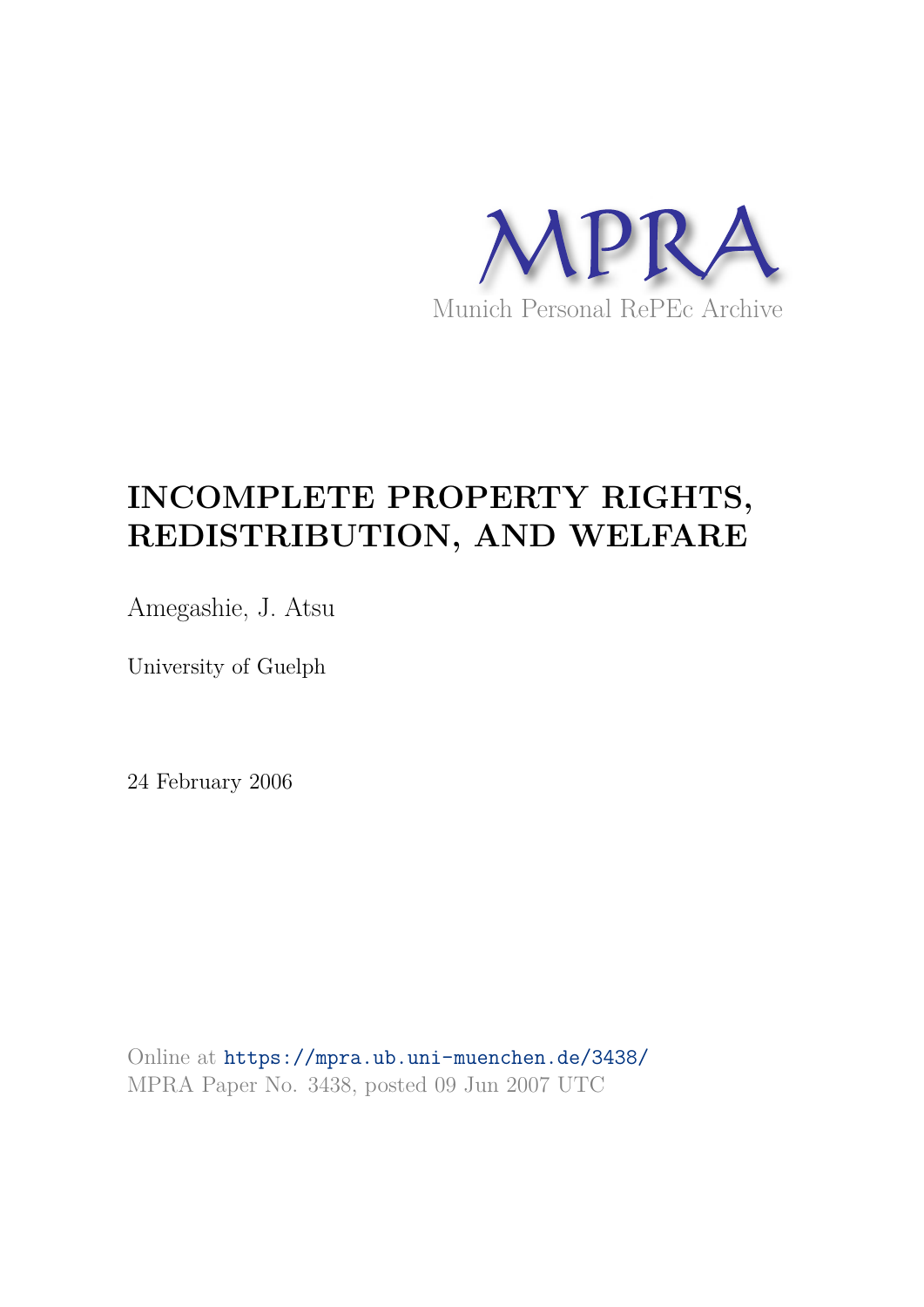## **INCOMPLETE PROPERTY RIGHTS, REDISTRIBUTION, AND WELFARE**

J. Atsu Amegashie\*

Department of Economics University of Guelph Guelph, Ontario Canada N1G 2W1

Email: jamegash@uoguelph.ca Phone: 519-824-4120 ext 58945 Fax: 519-763-8497

Final version: June 7, 2007

#### **Abstract**

In a world where the private protection of property is costly, government redistribution can lead to an increase in aggregate output. This result is not new. The novelty of this paper lies in specifying the conditions under which this efficiency-enhancing redistribution improves everyone's welfare including the welfare of those whose labor finances the redistributive program (i.e., the rich) and how this is affected by the protection of property rights. The state may *directly* enhance economic rights through investments in security and the protection of property or it may *indirectly* do so through the redistribution of income. Under certain conditions, redistribution becomes desirable in situations where the state has exhausted its ability to enhance efficiency through the direct enforcement of property rights. In this case, redistribution can make all members of a society better off. Specifically, this occurs when the cost of predation is sufficiently low *and* the technology of private protection of property rights is sufficiently weak. The adverse effects of redistribution may be the consequence but not the cause of state failure. The real cause is a corrupt and inept state.

Keywords: efficiency, incomplete property rights, predation, redistribution, welfare. JEL Classification: D30, H10.

\*My thanks are due to an anonymous referee and Zane Spindler for very helpful and critical comments. I thank SSHRC for financial support.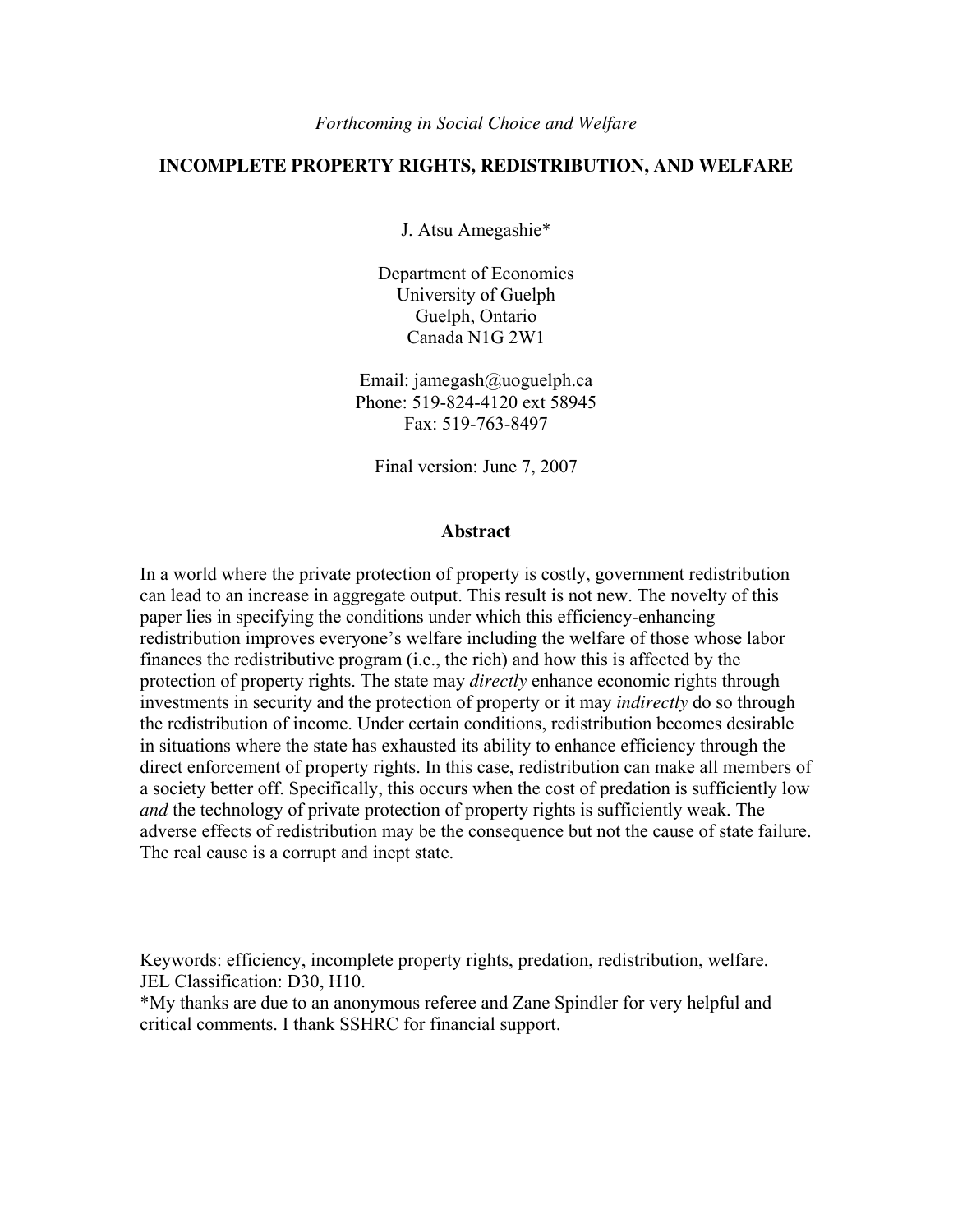## **1. Introduction**

 $\overline{a}$ 

The first welfare theorem states that, under certain conditions, any competitive allocation is Pareto efficient. The second welfare theorem states that any Pareto efficient allocation can be supported as a competitive equilibrium through lump-sum taxes and transfers. Instructors in Public and Welfare economics courses typically emphasize the trade-off between efficiency (increasing the size of the pie) and equity (distributing the pie). Indeed, the old Public Economics tradition evidenced in textbooks by Richard Musgrave emphasize that redistribution has an adverse effect on efficiency. But it is now known that when the first welfare theorem ceases to hold, as in the case of public good goods, there may be a case for redistribution which enhances efficiency. For example, government redistribution from altruistic rich people to the poor could make the rich better off, given that charity is a public good to the rich. Also, redistribution enhances efficiency in a world where agents are risk-averse and income is determined by luck. Government redistribution is then a form of social insurance.<sup>1</sup>

 There is yet another scenario where the first welfare theorem fails such that redistribution could lead to an increase in the economy's output. This is when property rights are incomplete. The degree of property rights protection plays a crucial role in the functioning of markets. When economic agents cannot enjoy the fruits of their labor, this has adverse effects on their incentives to invest, work, save, etc. Hence, one should not expect the first welfare theorem to hold when property rights are incomplete.<sup>2</sup> When incomplete property rights result in the failure of the first welfare theorem, there may be

<sup>&</sup>lt;sup>1</sup> These arguments and others are nicely reviewed in Boadway and Keen (2000) and Chapter 3 of Mueller  $(2003)$ .<br><sup>2</sup> This n

This point was forcefully made by Usher (1987) in his analysis of the efficiency effects of theft. However, he does not examine redistribution as a second-best solution to the problem.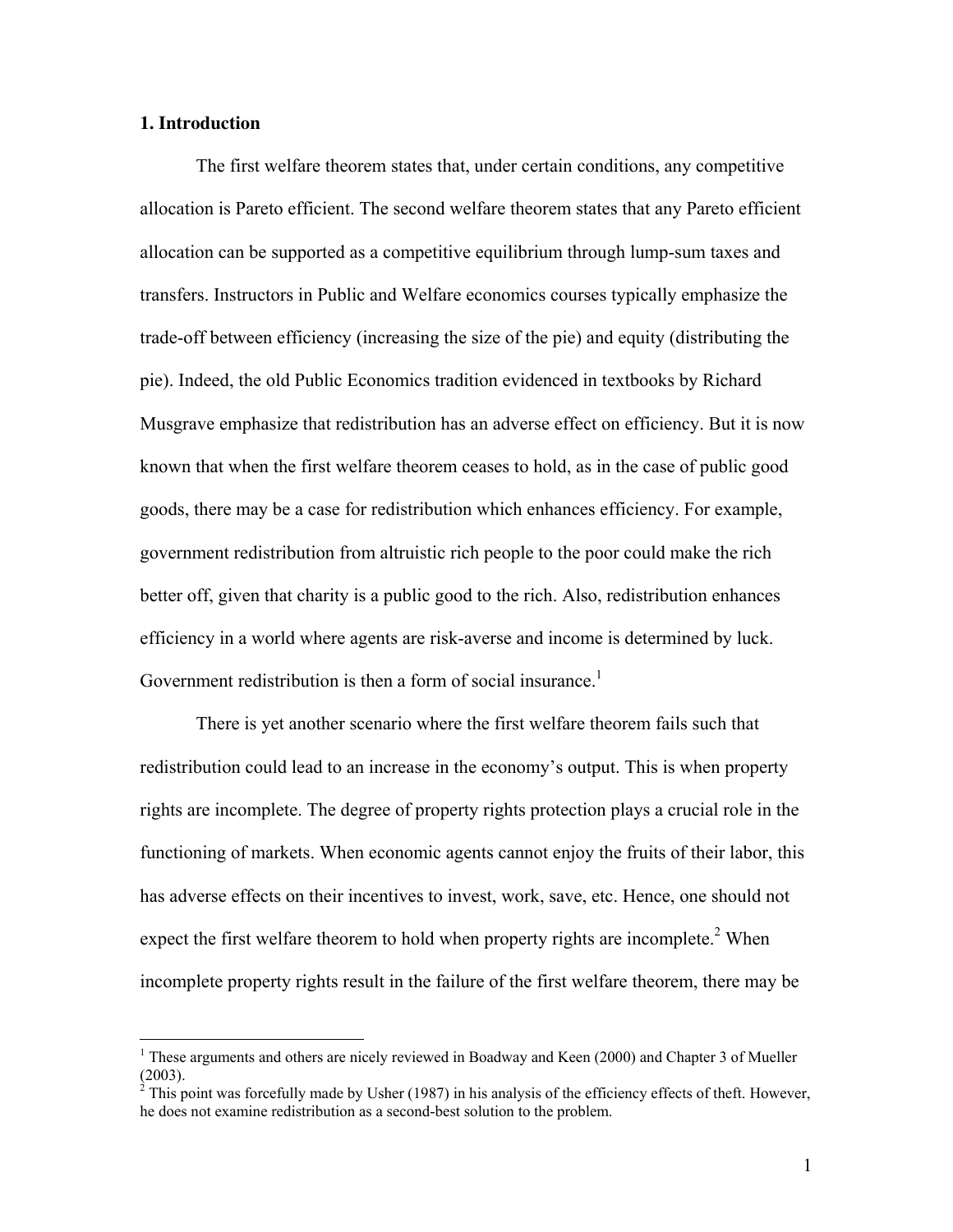room for efficiency-enhancing government redistribution. This result is not new. The novelty of the paper lies in specifying the conditions under which this efficiencyenhancing redistribution improves everyone's welfare including the welfare of those who labor finances the redistributive program (i.e., the rich) and how this is affected by the protection of property rights.

I find that while redistribution increases aggregate output, it may make some members of the society worse off. The state may *directly* enhance economic rights through investments in security and the protection of property or it may *indirectly* do so through the redistribution of income. Under certain conditions, some moderate form of redistribution becomes desirable in situations where the state has exhausted its ability to enhance efficiency through the direct enforcement of property rights. In this case, redistribution can make all members of a society better off. This occurs when the cost of predation is sufficiently low and the technology of private protection of property rights is sufficiently weak. I argue that the adverse effects of redistribution may be the consequence but not the cause of state failure.

The paper is organized as follows. The next section discusses how the present paper is related to previous literature. Section 3 presents a very simple model of incomplete property rights where agents can choose to be predators or producers. I show how redistribution can be Pareto-improving in this environment. Section 4 discusses the results of the paper. Section 5 concludes the paper.

2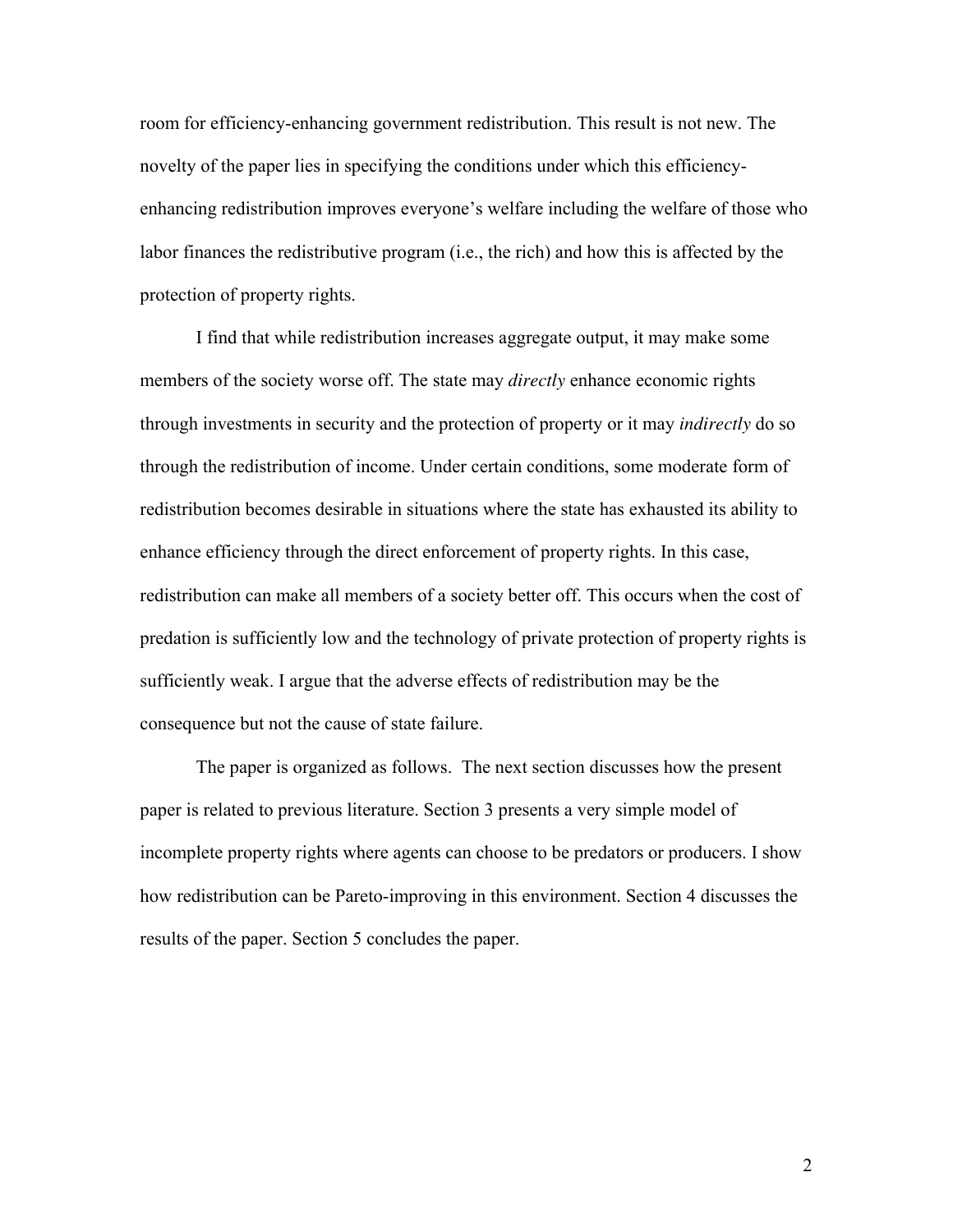#### **2. Relationship to previous literature**

Justino (2005) finds empirical support for the efficiency-enhancing effect of redistribution. Using data for fourteen major Indian states between 1973 and 2000, she found that redistributive policies have been significantly more effective in reducing civil unrest in India than more direct mechanisms like using the police or military. It also had positive effects on growth.

Redistribution in my model could be seen as a form of bribery from the rich (i.e., high-ability agents) to the poor (low-ability agents) which enables the rich to "buy their peace" (Grossman, 1994, 1995). This is also similar to Acemoglu and Robinson (2000) where the rich elite accept redistributive taxation in order to prevent a revolution. Indeed, the effect of inequality on economic growth has led to a growing literature in economics. Alesina and Rodrik (1994) show, in a model without privately-enforced predation, that income inequality has an adverse effect on growth. They argue that in more unequal societies, economic growth is lower because the demand for fiscal redistribution financed by distortionary taxation is higher. The inverse relationship between inequality and growth is tested empirically in Alesina and Perotti (1996). In that paper, they argue that income inequality fuels social discontent and increases socio-political instability. The uncertainty in the politico-economic environment reduces investment which reduces growth. $3$ 

The model is similar to Palda (1999) but it differs from it in the following respects: First, I assume a continuous distribution of abilities while Palda (1999) assumes

<sup>&</sup>lt;sup>3</sup> See Kanbur (2000) for a survey of the inequality-growth debate.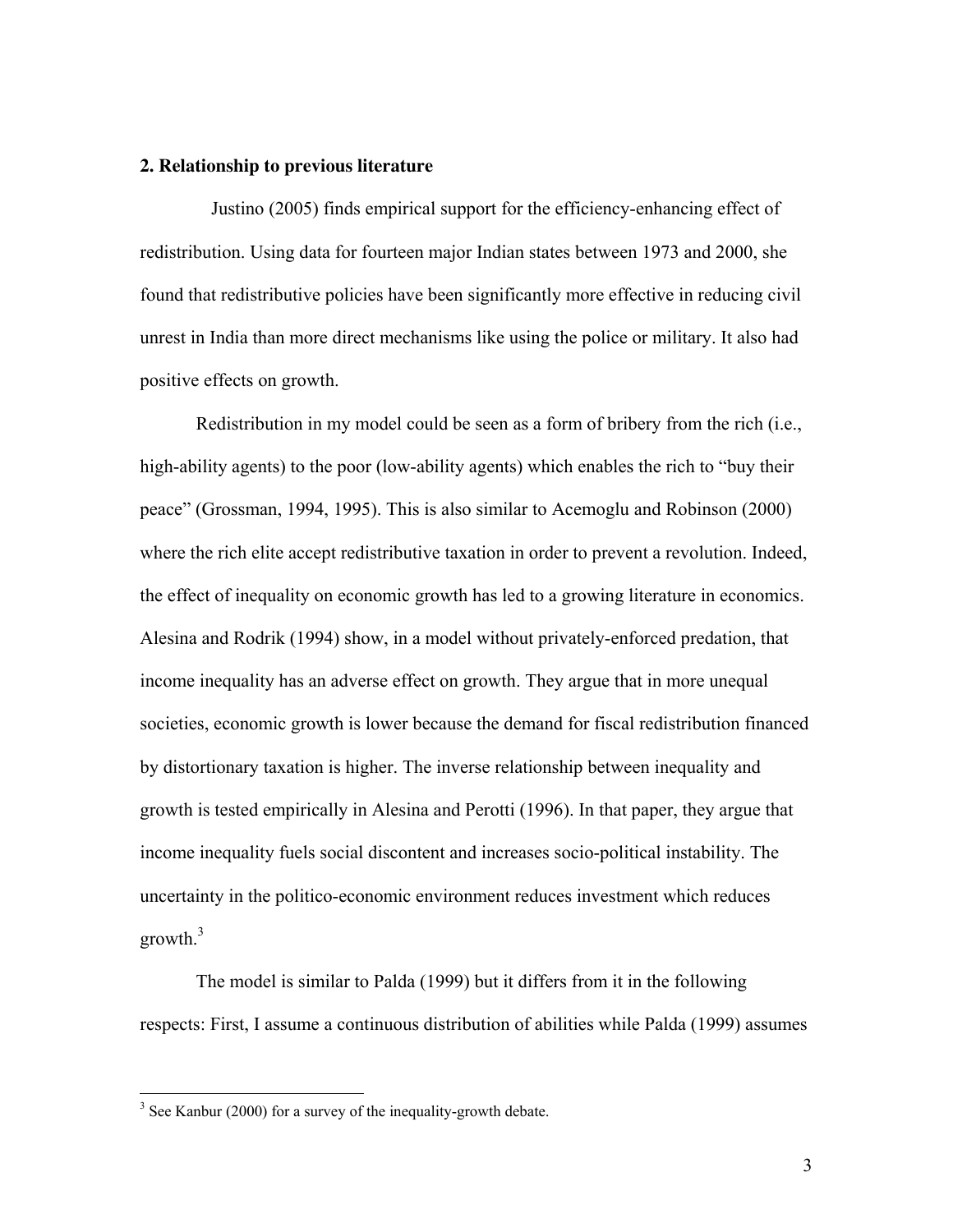a discrete distribution.<sup>4</sup> Second, the welfare of a producer is decreasing in the total number of predators. In Palda (1999), a producer's welfare is independent of the number of predators. Finally but more importantly, I obtain results (like my proposition 2) which are not obtained by Palda (1999). That is, Palda (1999) focuses on how redistribution might enhance efficiency but in cases where redistribution enhances efficiency, Palda (1999) does not consider if redistribution improves the welfare of the rich.

Bos and Kolmar (2003) develop a theory of redistribution stemming from differences in individual productivity. To see this, consider a world with two people, A and B, in a state of anarchy. There is an initial allocation of land between A and B but A is more productive in the use of the land than B. Then it is in the interest of both parties for B to transfer part of his land to A in period 1, B produces some output in period 2, and redistributes an agreed-upon output to A in period 3. Of course, in a one-shot game, A has no incentive to honor the agreement to transfer some output to B. Therefore, to enforce this agreement, Bos and Kolmar (2003) analyze an infinitely-repeated version of this game yielding a folk-theorem type notion of co-operation.<sup>5</sup> They define this selfenforcing rule as a constitution and therefore the state emerges from a Hobbesian "state of nature". In their model, redistribution of output is a compensating mechanism that enables the society to Pareto-improve the initial allocation of land. My model differs from Bos and Kolmar (2003) in the following respects: (1) I consider a one-shot game

 4 Also, Palda (1999) does not analytically prove the effect of redistribution on efficiency, although he uses a specific functional form for the distribution of individual abilities. Palda (1999, p. 138) notes that "[E]ven though equation (24) appears to allow for some ambiguity as set-up, income distribution will always increase national income by enticing marginal takers to become makers… I have confirmed this in simulation of the above for a wide variety of parameter values."

 $<sup>5</sup>$  Noh (2002) develops a model with two players. One player is a producer and the other player is a</sup> predator. The producer can make a transfer to the predator to deter the predator from attacking him. Noh (2002) *assumes* that the predator does not attack the prey after he has received the transfer. Unlike, Bos and Kolmar (2003), he considers a two-period game, so there is no reason why the predator cannot attack after receiving the transfer.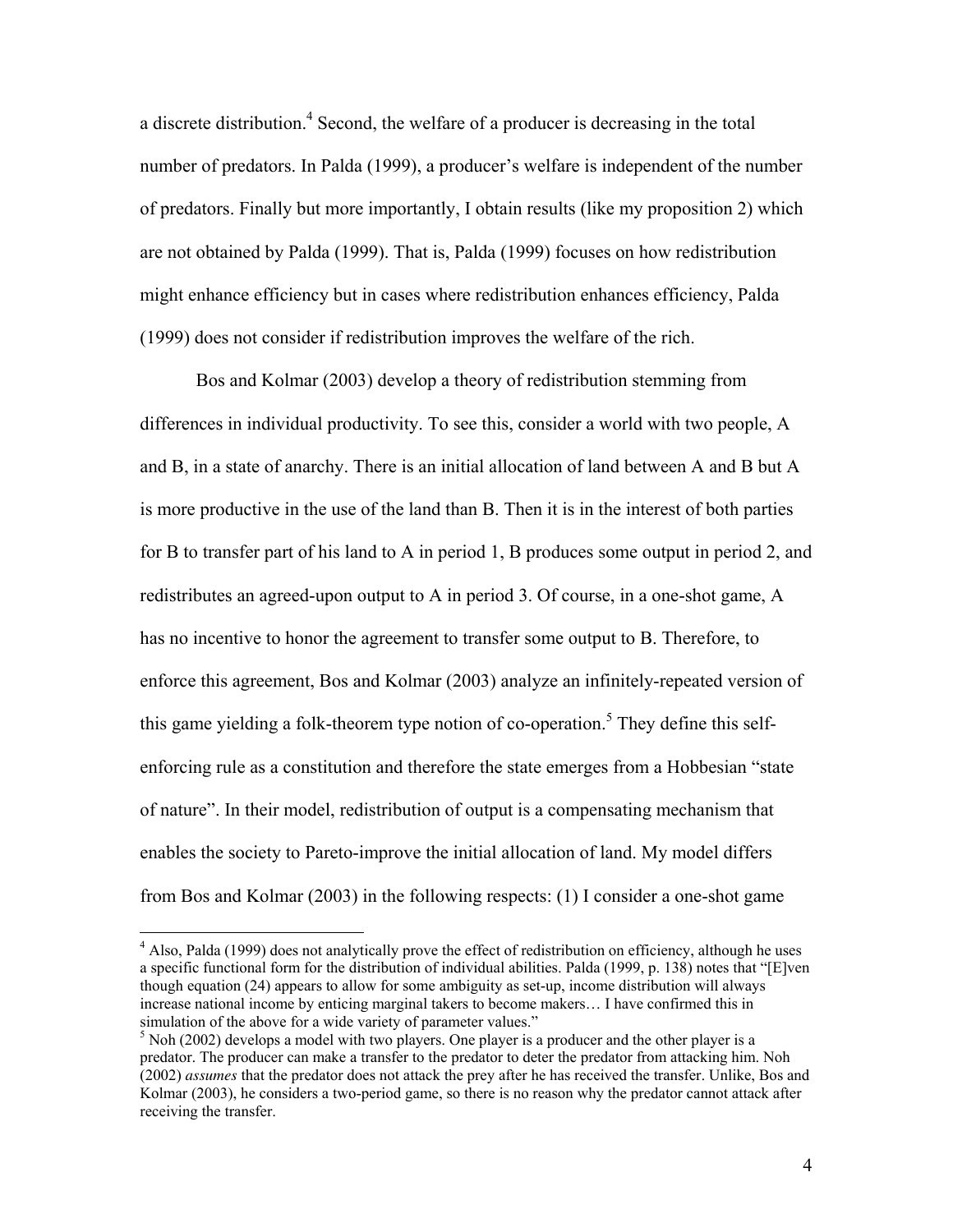involving predators, producers, and a government, (2) in my model, an agent can be either a producer or predator but not both. Two other key differences are that Bos and Kolmar (2003) cannot determine the effect of the number of predators on the welfare of producers and there is no predation in equilibrium. However, as argued by Barzel (2000), predation cannot be entirely eliminated. However, my model is similar to Bos and Kolmar (2003) because redistribution arises as result of differences in productivities among agents. However, my results (e.g., proposition 2) differ from Bos and Kolmar  $(2003)$ .

Another model which is close to mine is Grossman (2002). Unlike my model, his model has no predation in equilibrium when the state intervenes.<sup>6</sup> Also, Grossman  $(2002)$ considers a model with *identical* agents, so there is not a unique set of producers and predators. Since my model has different agents, I am able to identify a unique set of producers and predators. In my model and Grossman (2002), state intervention may be beneficial. But this is driven by different forces. In Grossman (2002) the state uses tax revenue collected from producers for investment in the protection of private property (i.e., output), which in turn increases output and therefore tax revenue. In my model, the state does not invest in the protection of private property. The state deters predation by distributing its tax revenue to predators. Grossman (2002) can be seen as a model in which the state's role is to *directly* enhance economic rights, while the state *indirectly* does so in my model. Redistribution may be preferable when the benefits of the

 $\frac{6}{6}$  As Barzel (2002) notes, it is impossible to eliminate predation or theft in a society.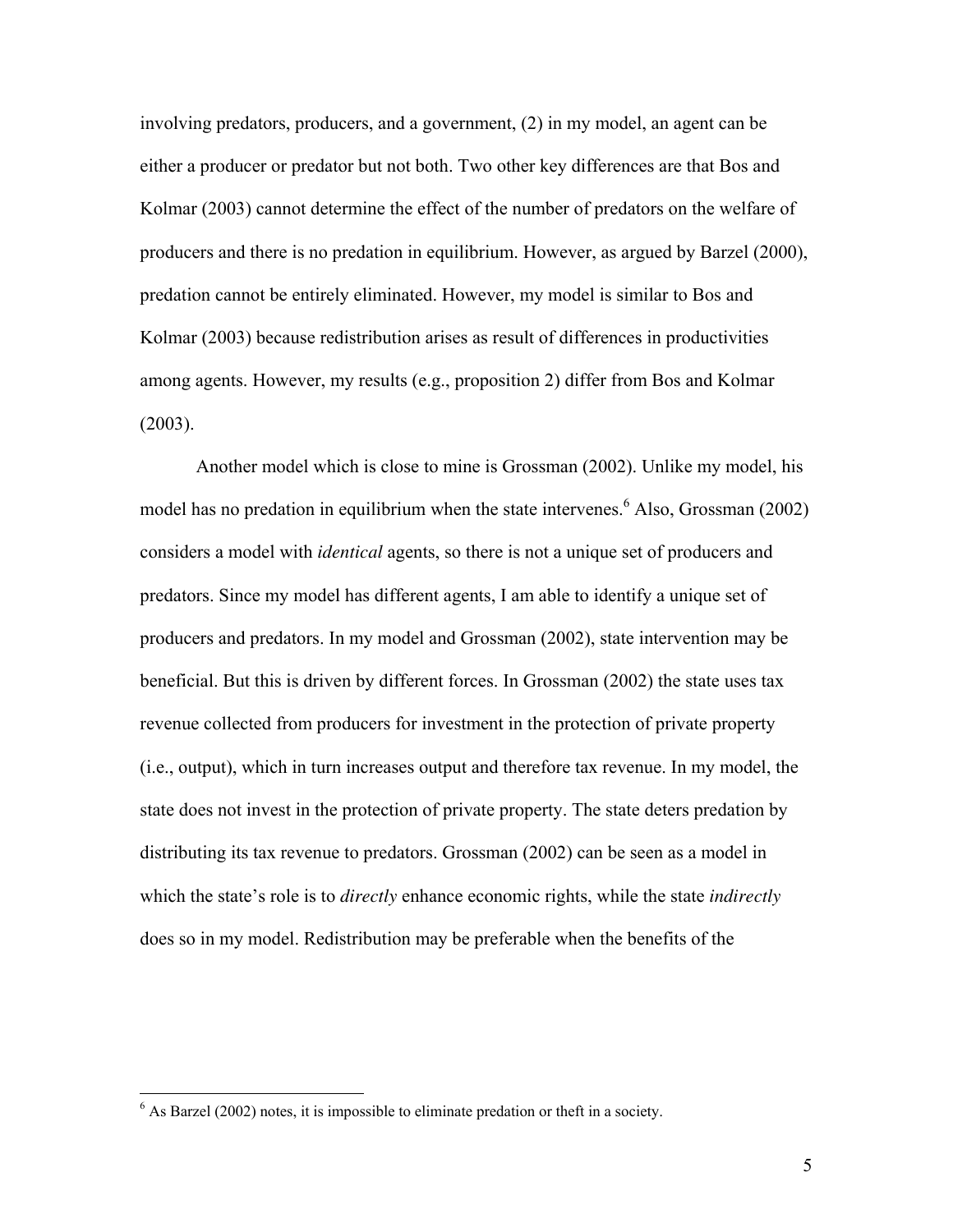enforcement of legal rights have been exhausted. By taxing the output of predators before predators are able to lay hands on it, the state makes predation less attractive.<sup>7</sup>

The paper is also related to the literature on rent seeking as appropriative activity (e.g., Skaperdas, 1992; Allen, 2002; Konrad, 2002; Gradstein, 2007). For example, Gradstein (2007) considers a model where a ruling rich elite is contemplating mass political participation (i.e., democracy). In his model, democratization and the attendant protection of property rights by the state reduces rent seeking, and boosts investment and growth. $8$  This beneficial effect of democratization must be balanced against the cost to the rich, since democratization will result in a shift of policy from the preferred policy of the rich. This cost is higher, the higher is the degree of inequality between the rich and the poor. Hence, democratization and state protection of property rights will occur, if and only if the inequality between the rich and poor is sufficiently small. In other words, the rich elite will agree to democratize (i.e., redistribute income to the poor), if the costs (benefits) are sufficiently small (large). $9$  This is similar to the thrust of the argument behind my main result in the sense that the rich will agree to redistribute income to the poor, if their ability to protect their own property is sufficiently weak in which case the benefits of redistribution to the rich are sufficiently high.

<u>.</u>

 $7$  Grossman (1995) also considers a model with government tax-financed income redistribution. Like Bos and Kolmar (2003), there is no predation in equilibrium.

Grossman (1994) considers a similar model but redistribution occurs through a reform of property (i.e., land) ownership.

<sup>&</sup>lt;sup>8</sup> Unlike my model, rent-seeking is productive in his model. In particular, productive investment and rentseeking investment are complements in an agent's net capital endowment. Therefore, the return to rentseeking investment is higher for agents with higher investments in productive capital.<br><sup>9</sup> See also Acemoglu and Robinson (2005).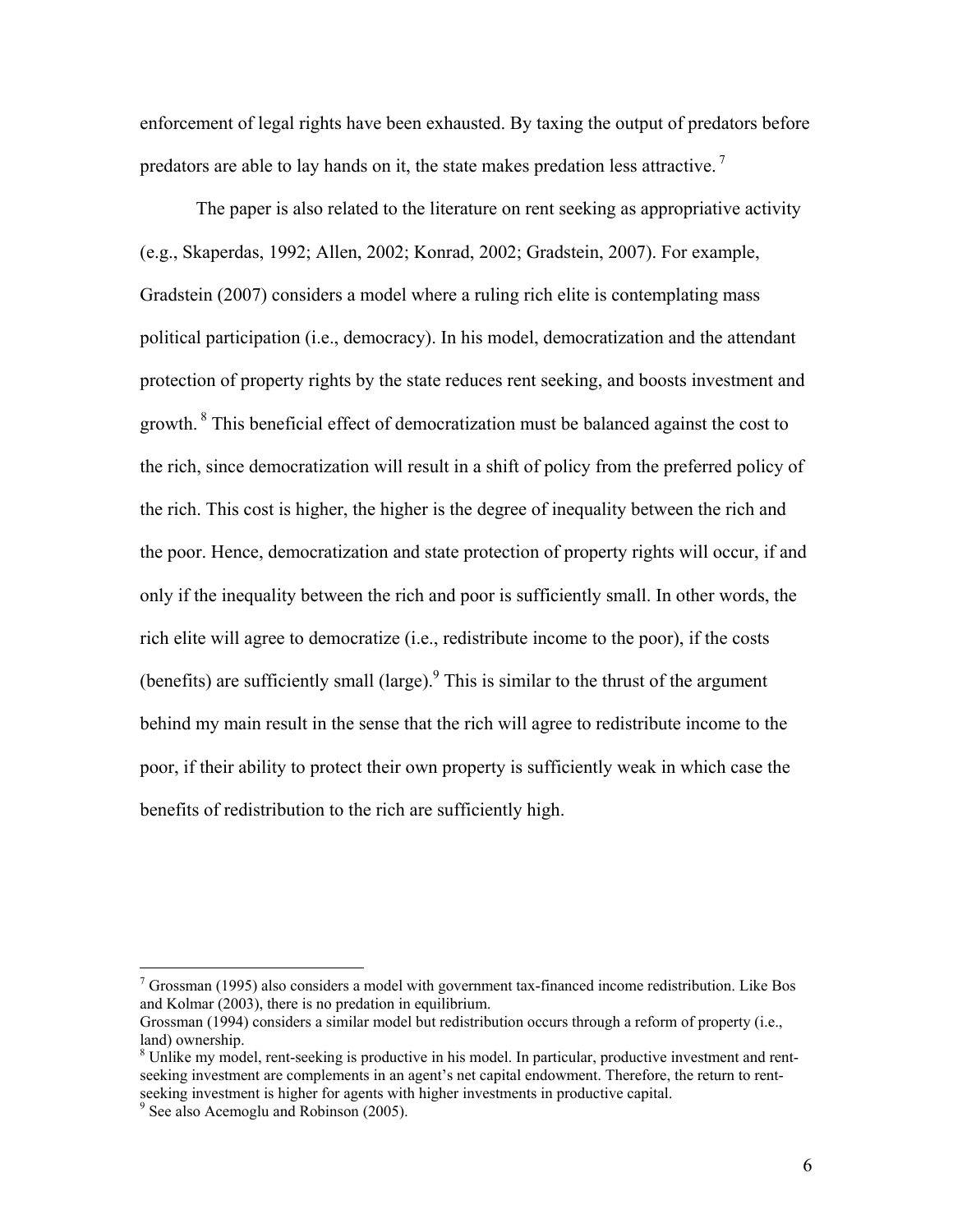#### **3. A model of redistribution and incomplete property rights**

Consider an economy in which risk-neutral agents of unit measure can choose to be producers or predators (i.e., steal from producers). Agents have an ability or productivity parameter, r, distributed continuously on  $[r,\bar{r}]$  with density  $f(r) > 0$ , distribution function  $F(r)$ , and  $r \ge 0$ . An agent with productivity, r, can produce an output equal to r.

 Let n be the measure (number) of predators. The predation technology is such that a proportion,  $\alpha$ n, of each producer's output is stolen by predators, where  $0 \le \alpha n \le 1$ . Notice that this proportion is increasing in the total measure, n, of predators. So if Y is total output by producers, then  $\alpha$  is stolen by predators. Let  $c > 0$  be the cost of predation. This cost includes the cost of weapons, expected penalty for breaking the law, the guilt of wrong doing, etc. If  $\alpha = 0$ , then property rights are complete. In this paper, we consider incomplete property rights (i.e.,  $\alpha > 0$ ). I assume that  $0 < \alpha \leq 1$ .

 The total output stolen is shared equally among all predators. So the payoff to a predator is  $\alpha N/n - c$  and the payoff to a producer is  $(1 - \alpha n)r$ . A person with ability, r, will be a predator if

$$
\frac{\alpha nY}{n} - c \ge (1 - \alpha n)r \tag{1}
$$

Let  $\hat{r}$  be the ability of the marginal predator who is indifferent between predation or production. In this case, the expression in (1) holds with equality. Solving (1) gives

$$
\hat{\mathbf{r}} = \frac{1}{(1 - \alpha \mathbf{n})} (\alpha \mathbf{Y} - \mathbf{c})
$$
 (2)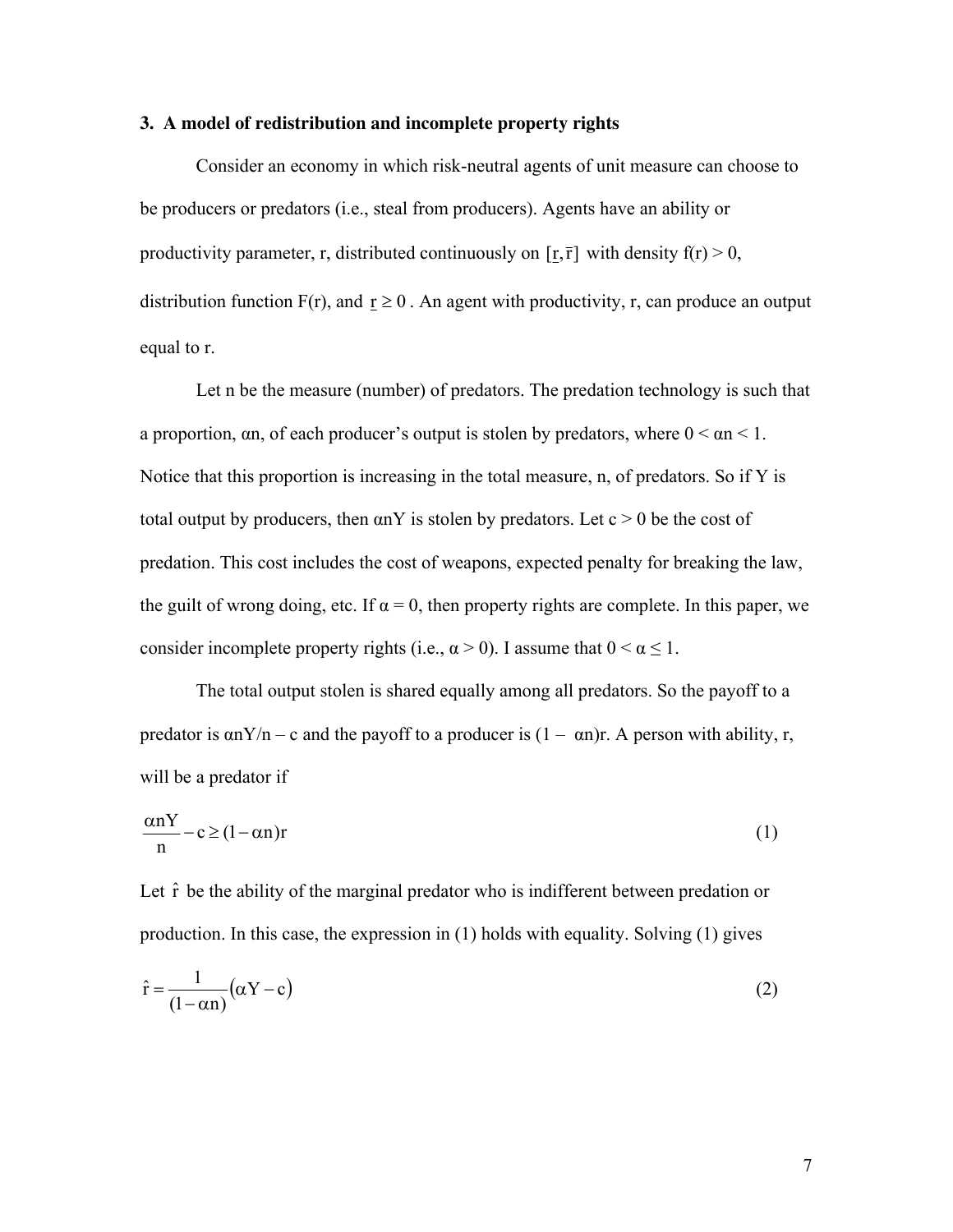It is easy to show that an agent with ability  $r \leq \hat{r}$  will be a predator and an agent with ability  $r > \hat{r}$  will be a producer. Hence sufficiently high-ability agents are producers and sufficiently low-ability agents are predators.

 The process of finding an equilibrium works as follows: Suppose all agents before they decide on their profession form expectations about the measure of predators, n. If we find a value of n such that the expected n is equal to the actual n, then we have an equilibrium. Technically, an equilibrium involves finding a fixed point.

Given that agents with  $r > \hat{r}$  are producers and  $r \leq \hat{r}$  are predators, it follows that

$$
n = \int_{\frac{\Gamma}{t}}^{\hat{r}} f(r) dr = F(\hat{r})
$$
 and aggregate output is 
$$
Y = \int_{\hat{r}}^{\overline{r}} rf(r) dr.
$$

Putting these expressions into equation (2) gives

$$
\hat{\mathbf{r}} = \frac{1}{1 - \alpha \mathbf{F}(\hat{\mathbf{r}})} \left( \alpha \int_{\hat{\mathbf{r}}}^{\overline{\mathbf{r}}} \mathbf{r}(\mathbf{r}) d\mathbf{r} - \mathbf{c} \right) \equiv g(\hat{\mathbf{r}})
$$
(3)

For simplicity, suppose r is uniformly distributed on [0, 1], so that  $r = 0, \bar{r} = 1$  and

 $f(r) = 1$ . Then we have  $n = F(\hat{r}) = \hat{r}$  and  $Y = \int r dr = 0.5(1-\hat{r}^2)$ 1 rˆ  $=\int r dr = 0.5(1 - \hat{r}^2)$ . Then the solution (i.e., a

fixed point)<sup>10</sup> to equation (3) is

 $\overline{a}$ 

$$
\hat{\mathbf{r}} = (1/\alpha) \pm \sqrt{(1/\alpha)^2 + 2c/\alpha - 1}
$$
 (4)

Given  $0 < \alpha \le 1$  and noting that we require  $\hat{r} < 1$ , the only relevant root is

<sup>&</sup>lt;sup>10</sup> At least one fixed point exists because  $g(\hat{r})$  is continuous and  $\hat{r}$  belongs to the compact and convex set  $[\underline{r},\overline{r}]$ .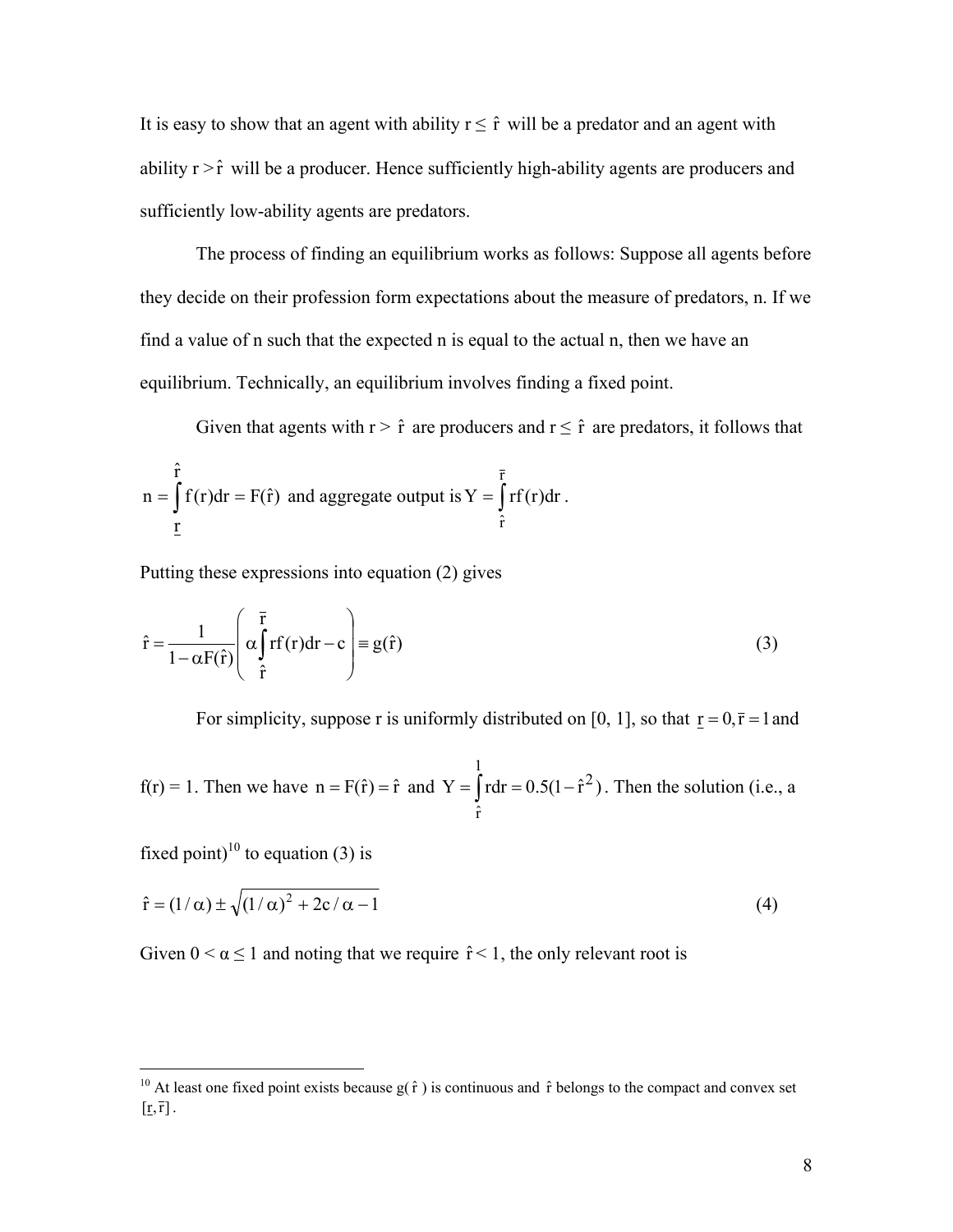$$
\hat{r} = (1/\alpha) - \sqrt{(1/\alpha)^2 + 2c/\alpha - 1} = \hat{r}(0)
$$
\n(4a)<sup>11</sup>

The equilibrium measure of predators is unique. It is easy to show that for  $\hat{r} > 0$ , we require  $c < 0.5\alpha = \overline{c}$ . <sup>12</sup> If  $c \ge \overline{c}$ , then there will be no predators in equilibrium and therefore we are in a first-best world where the first welfare theorem holds. Redistribution cannot be Pareto-improving.

Given (4a), we obtain

$$
\frac{\partial \hat{r}}{\partial c} = -\frac{1}{\alpha \sqrt{(1/\alpha)^2 + 2c/\alpha - 1}} < 0
$$
\n(5)

This gives the following lemma:

**Lemma 1:** *An increase in the cost of predation results in a fall in the number of predators and therefore increases aggregate output.* 

For use in subsequent discussions, we note that

$$
\frac{\partial}{\partial \alpha} \left( \frac{\partial \hat{r}}{\partial c} \right) = \frac{c - \alpha}{\left( 1 + 2c\alpha - \alpha^2 \right)^{1.5}} < 0 \,, \tag{5a}
$$

given  $c < 0.5\alpha$ .

<u>.</u>

## *3.1 Redistribution and efficiency*

 Now I want to examine the effect of government redistribution on the incentive to be a producer or predator. In particular, the government implements a linear tax-transfer

<sup>&</sup>lt;sup>11</sup> Even if  $\alpha$  > 1, the expression in (4a) is the only relevant root since the other root gives  $(1 - \alpha n) = (1 - \alpha \hat{r}) < 0.$ 

<sup>&</sup>lt;sup>12</sup> The equilibrium is stable. To see this, note that given the uniform distribution on [0,1],

 $g(\hat{r}) = 0.5\alpha - c$  if  $\hat{r} = 0$ . Since  $0.5\alpha - c > 0$ , it follows that  $g(\hat{r})$  must intersect the 45-degree line from above at the unique value  $\hat{r}(0) > 0$ . Therefore, the equilibrium is stable. In general, if there are equilibria with a positive measure of predators, then, at least, one of these equilibria is stable since  $g(\hat{r}) > 0$  at  $\hat{r} = r$ . For stability in this class of models, see, for example, note 14 and figure 2 in Alesina and Angeletos (2005).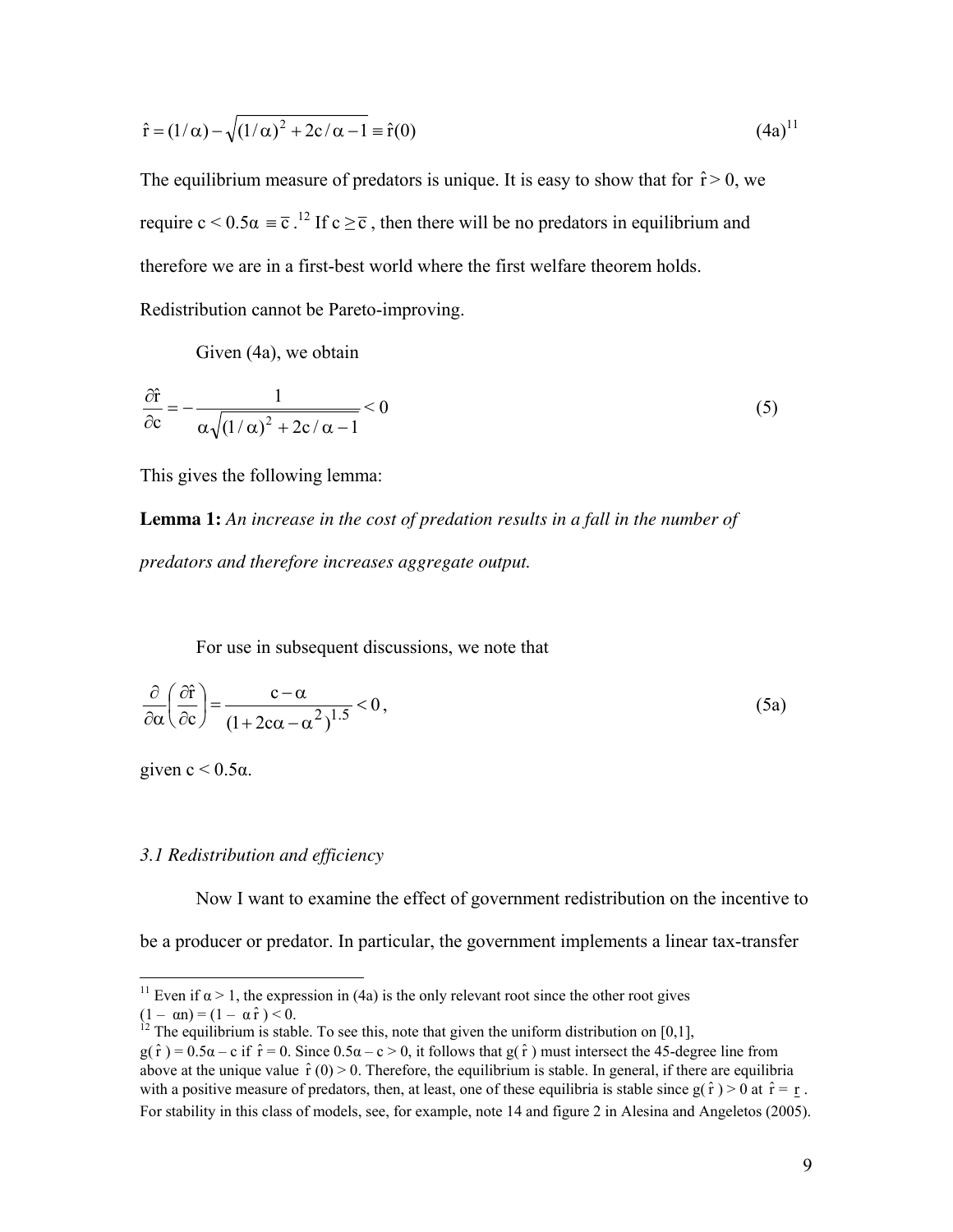scheme of the type pioneered by Romer (1975) and Meltzer and Richard (1981). To do so, I consider the following sequence of actions:

- (a) The government announces a flat tax rate, t, on the output of each producer, where  $0 \le t \le 1$ .
- (b) The government also announces that it will redistribute aggregate tax revenue equally among *all* agents, regardless of their choice of career.
- (c) Based on the government's transfer/tax policy, agents decide whether to be producers or predators.
- (d) The government collects tax revenue and implements its transfer policy as announced in (a) and (b). $^{13}$

Notice that although the tax revenue is shared equally among all agents, it is still a *net transfer* to predators since predators produce no output.<sup>14</sup> Notice also that producers with a lower ability benefit at the expense of producers with a higher ability.

Alternatively, one may assume that redistribution takes the form of an in-kind transfer where the government uses the tax revenue to provide a public good that benefits everyone.

A key assumption is that the government collects taxes from producers *before* predators get the chance to steal the output of producers. Since we are interested in how redistribution affects the incentives of predators, this timing of actions makes sense. This timing could also reflect the fact that the state has more power than individual predators.

-

<sup>&</sup>lt;sup>13</sup> This is still a linear tax-transfer scheme in the tradition of Meltzer and Richard (1981) given that predators in our model have a *legal* income of zero. In other words, the government announces a flat tax rate on everyone but is unable to collect taxes in the illegal sector of the economy.

 $14$  One might assume that the government redistributes the tax revenue to only predators. However, this is not likely to make sense since the government would not like to give the impression that it deals exclusively with bad people (predators). In view of this, the assumption that the government shares the tax revenue equally among all agents is much more plausible.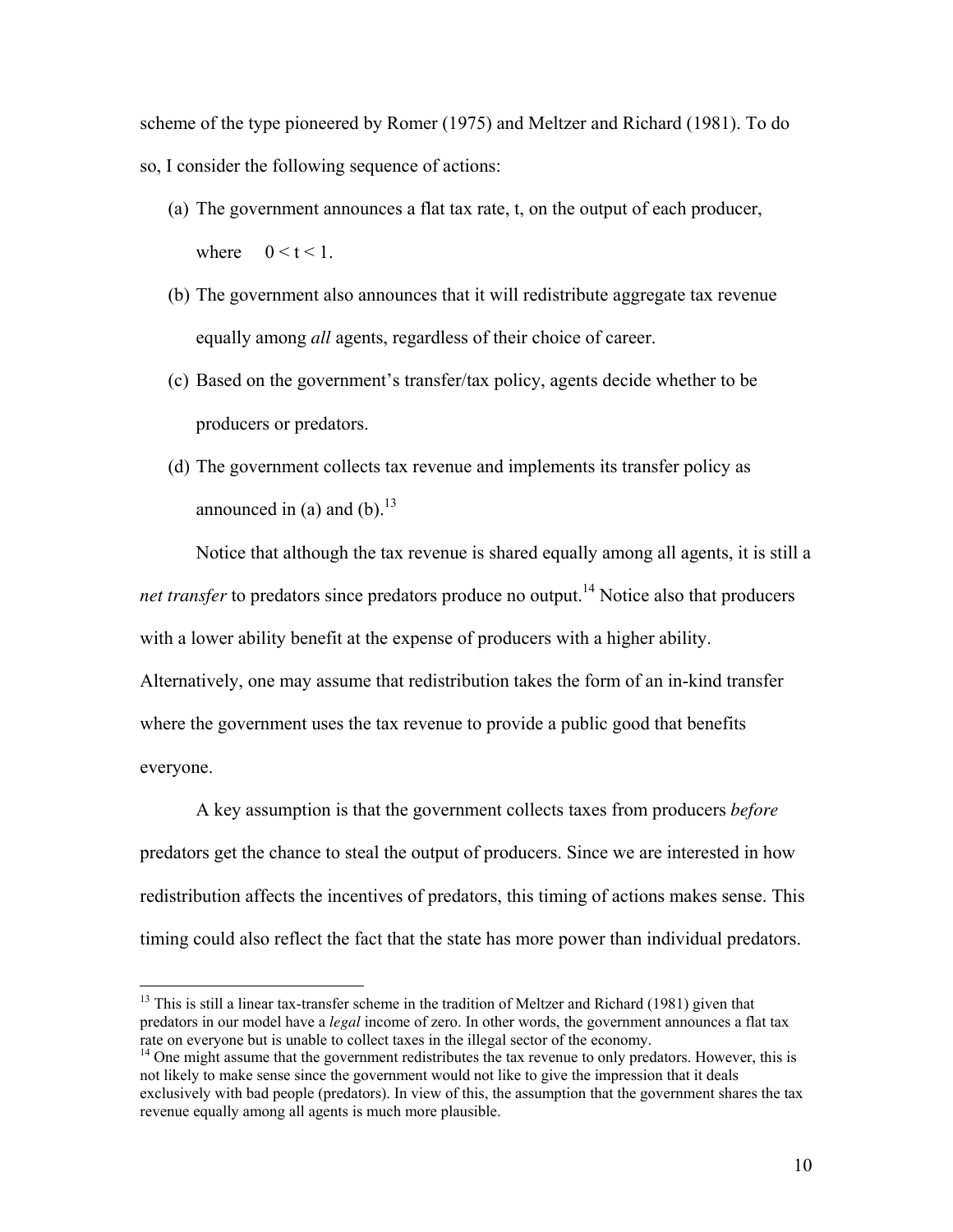Until the state gets its share of output through taxes, individual predators have no power. In this case, the state has a first-mover advantage. For example, the state has this firstmover advantage when it deducts income taxes directly and automatically from a person's payroll. Hence, predators can only steal from a person's disposable income not his gross income.<sup>15</sup>

Let  $R(t)$  be the transfer per person. An agent of ability, r, will be a predator if  $c + R(t) \ge (1 - \alpha n)(1 - t)r + R(t)$ n  $\frac{\alpha n(1-t)Y}{-c + R(t)}$  =  $(1-\alpha n)(1-t)r +$ (6)

where  $R(t) = t \int$ 1  $\hat{\mathbf{r}}(\mathbf{t})$  $R(t) = t \int r f(r) dr$  and  $\hat{r}(t)$  is the ability of the marginal predator.<sup>16</sup>

The expression in (6) simplifies to

-

$$
\alpha Y - \frac{c}{1 - t} \ge (1 - \alpha n)r
$$
\n(7)

 Comparing the expressions in (1) and (7), it is easy to see that redistribution is analytically equivalent to an increase in the cost of predation from c to  $c/(1-t)$ . Therefore, using lemma 1, it follows that the ability of the marginal predator,  $\hat{r}$ , falls resulting in an increase in the measure of producers and aggregate output. Although redistribution does not appear to directly affect incentives because the term R cancels out in (6), it nevertheless affects incentives indirectly because taxation, in this model, is necessitated only by the desire to redistribute income.

<sup>&</sup>lt;sup>15</sup> It can be shown that if property rights are incomplete, government redistribution from producers to predators will reduce aggregate output, if predators steal output from producers *before* government collects taxes and redistributes income. The formal proof is available on request.

<sup>&</sup>lt;sup>16</sup> Note that since the total measure of all agents is 1, aggregate transfer is the same as per capita transfer.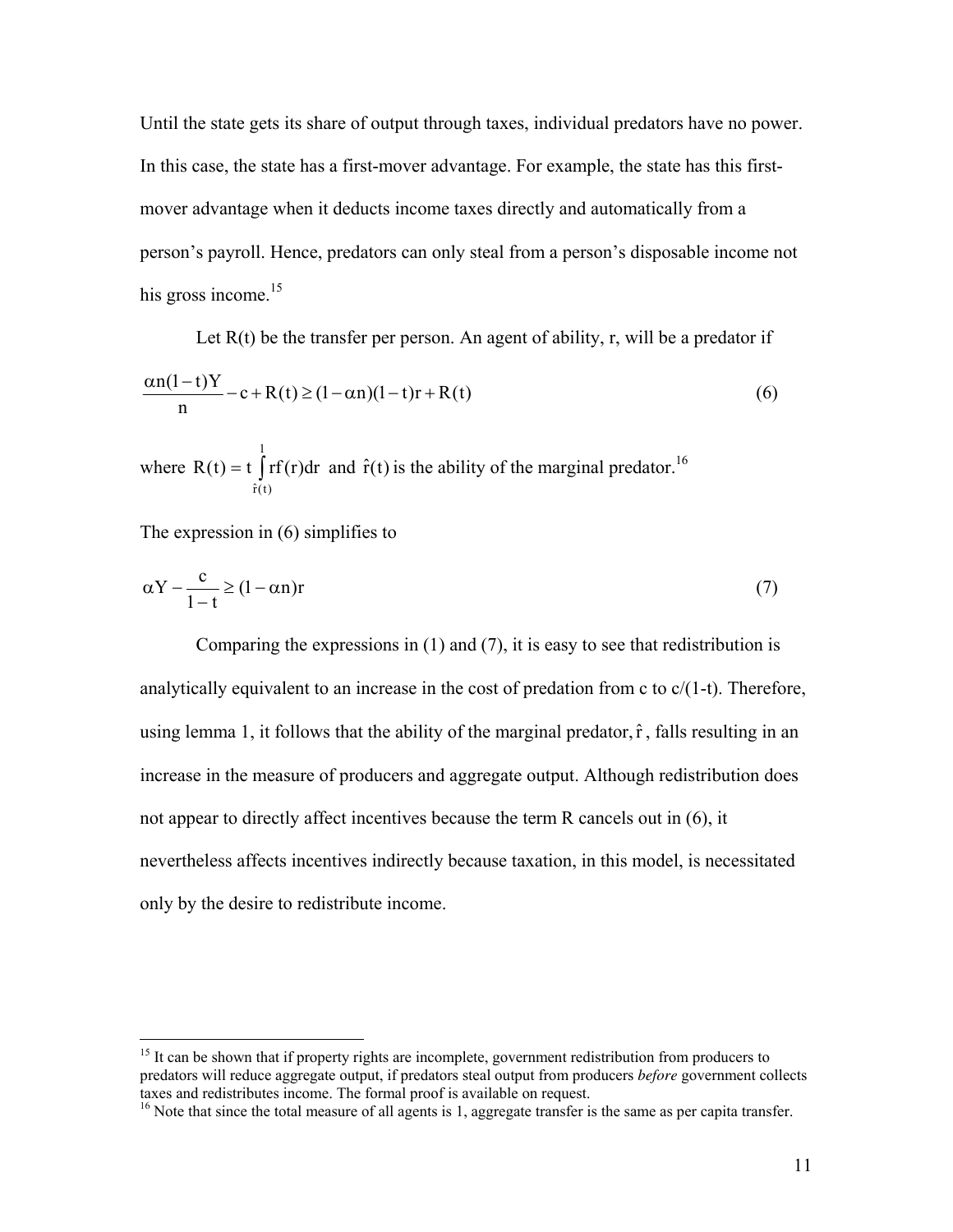I summarize the above analysis in the following proposition:

**Proposition 1:** *If property rights are incomplete and the government collects taxes before predators steal output, then redistribution from producers to predators enhances efficiency (i.e., increases aggregate output).*<sup>17</sup>

## *3.2 The effect of redistribution on the welfare of producers*

While I have shown that redistribution increases aggregate output, I have not shown that it makes pre-redistribution producers better off, given that they are now subject to both predation and taxation.

Note that with redistribution, the marginal predator has ability,

 $\hat{r}(t) = (1/\alpha) - \sqrt{(1/\alpha)^2 + 2c/(1-t)\alpha - 1}$ . When there is no redistribution, the marginal predator has ability,  $\hat{r}(0)$ , given by equation (4a). Note that that  $\frac{\partial \hat{r}(t)}{\partial t} < 0$ . Therefore,  $\hat{r}(0) > \hat{r}(t)$  for  $t \in (0,1)$ . Therefore, given proposition 1 and the separating nature of the equilibrium where any producer has a strictly higher ability than any predator, all agents with ability  $r > \hat{r}(0) > \hat{r}(t)$  will *continue* to be producers in the presence of government redistribution. That is, all pre-redistribution producers will *continue* to be producers after redistribution. But will they be better off? When there is no government redistribution,  $t = 0$ . I want to show that, under certain conditions, any producer with ability  $r > \hat{r}(0) > 0$ is better off for some  $t > 0$ .

For any tax rate, t, the payoff to a producer with ability  $r > \hat{r}(0)$  is

<u>.</u>

$$
U(r, t, \alpha) = (1 - \hat{r}(t)\alpha)(1 - t)r + R(t),
$$
\n(8)

<sup>&</sup>lt;sup>17</sup> Notice that proposition 1 will not hold if property rights were complete (i.e.,  $\alpha = 0$ ), because regardless of redistribution all agents will be producers, if  $t < 1$ .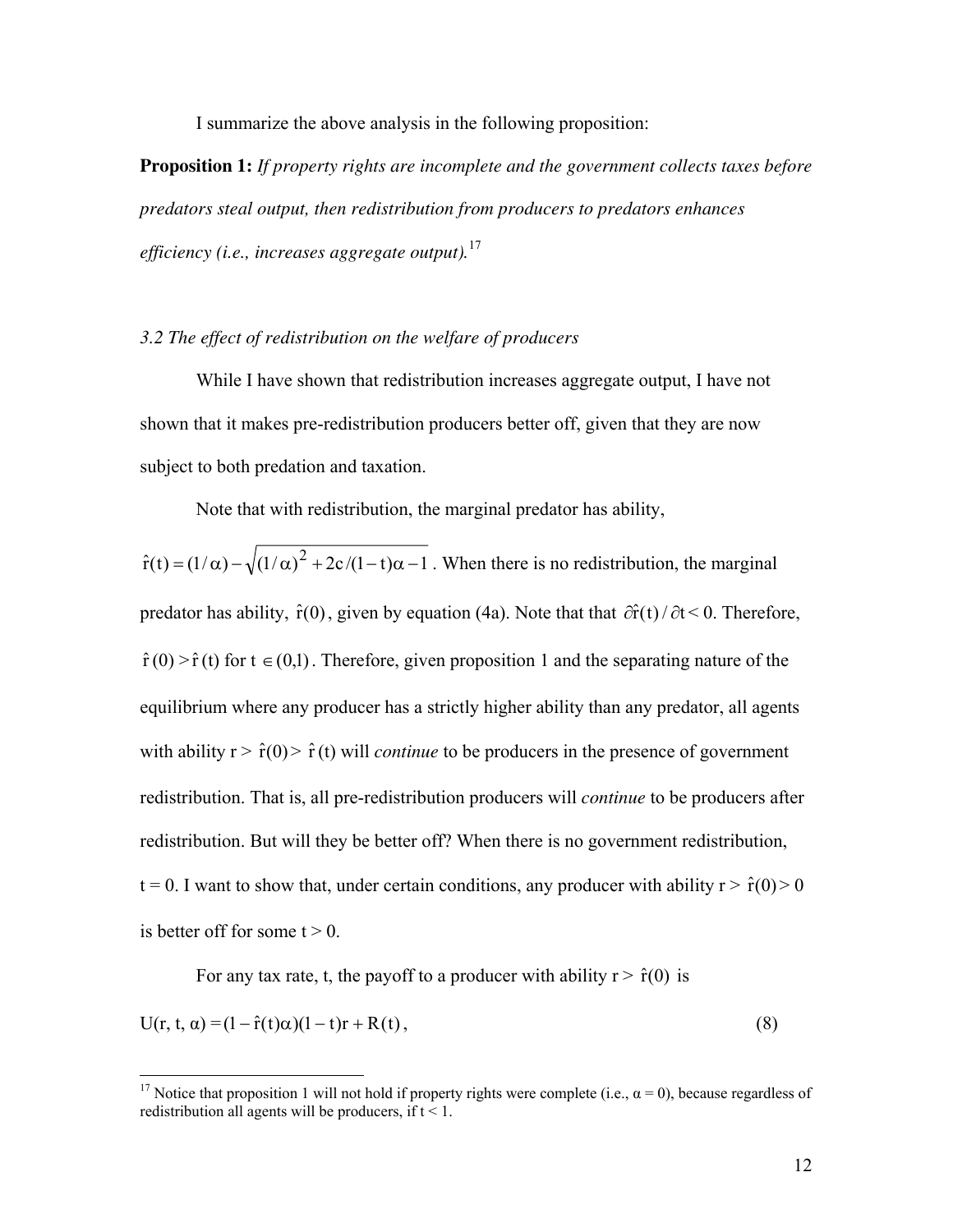where R(t) = t 
$$
\int_{\hat{r}(t)}^{1} rf(r) dr = 0.5t[1 - (\hat{r}(t))^2]
$$
,  $\hat{r}(t) = (1/\alpha) - \sqrt{(1/\alpha)^2 + 2c'/\alpha - 1}$  and  $\hat{r}(t)$ 

 $c' \equiv c/(1-t)$ .

Taking the derivative of equation (8) with respect to t gives

$$
\frac{\partial U}{\partial t} = r \left\{ - (1 - \alpha \hat{r}(t)) - (1 - t) \frac{\partial \hat{r}(t)}{\partial t} \right\} + 0.5 \left\{ 1 - (\hat{r}(t))^2 - 2t \hat{r}(t) \frac{\partial \hat{r}(t)}{\partial t} \right\}
$$
(9)

The sign of the derivative in (9) is not easy to determine analytically. To simplify the analysis, I investigate the sign of this derivative as  $\alpha \rightarrow 1$ . To do this, note the following preliminary results:

$$
\lim_{\alpha \to 1} \hat{r}(t) = 1 - \sqrt{\frac{2c}{1-t}} \text{ and } \lim_{\alpha \to 1} \frac{\partial \hat{r}(t)}{\partial t} = -\frac{1}{1-t} \sqrt{\frac{c}{2(1-t)}}
$$

Putting these expressions into (9), we can show after some lengthy but straightforward algebra, that

$$
\Delta = \lim_{\alpha \to 1} \frac{\partial U}{\partial t} = \frac{c(2 - r - t + rt - \theta)}{\theta(1 - t)^2}
$$
(10)

where  $1 - t$  $2c$ −  $\theta = \sqrt{\frac{2C}{1-c}}$ . Given  $r \in (\hat{r}(0),1]$  and  $t \in (0,1)$ , it follows that  $2 - r - t > 0$ . Also,  $\theta = 0$ if c = 0. Therefore, if c = 0, then  $2 - r - t + rt - \theta > 0$ . Also, if c = 0.5(1-t)(2 – r – t + rt)<sup>2</sup>  $\equiv \tilde{c} > 0$ , then  $2 - r - t + rt - \theta = 0$ . Notice that  $(2 - r - t + rt - \theta)$  is monotonically

decreasing in c. It follows that  $\Delta > 0$  if  $c \in (0, \tilde{c})$ .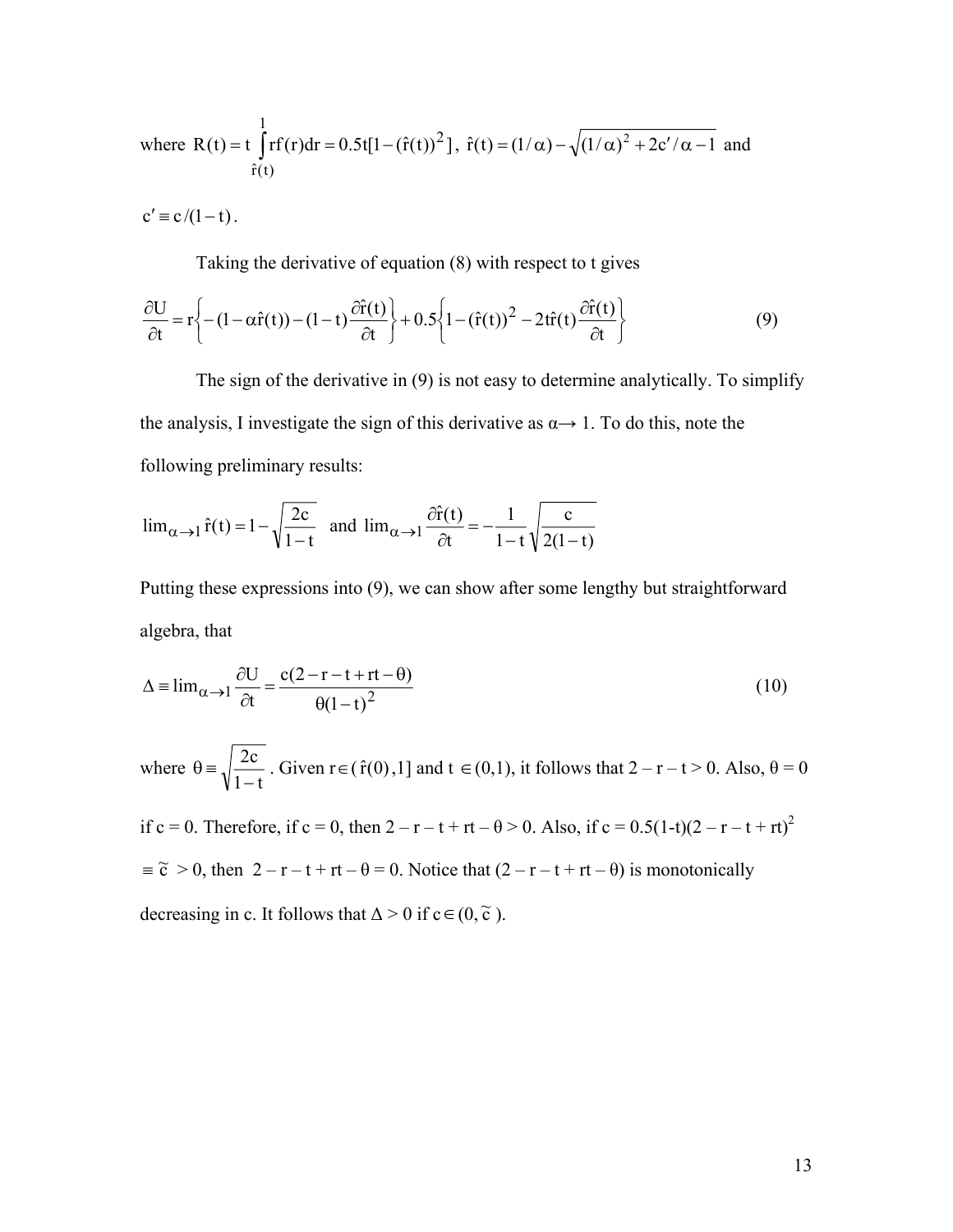Given  $\alpha \to 1$ , we require  $c < 0.5(1-t) = \hat{c}$  to obtain  $\hat{r}(t) > 0$ . Since  $\hat{c} < \tilde{c}$  for some  $r \in (\hat{r}(0),1]$ , it follows that the feasible set of values of c for which there is *predation in equilibrium* and  $\Delta > 0$  for all agents with ability r >  $\hat{r}(0)$  is c ∈ (0, ĉ).<sup>18</sup>

The intuition behind the result in the preceding paragraph is straightforward. If  $\alpha \rightarrow 1$ , then a producer can protect a very low proportion of his property. Therefore, the benefits of redistribution in terms of reducing the number of predators (i.e., lowering n) is very high if α is very high. But for this benefit to be that high, it must be the case that the producers must be protected from predators who incur sufficiently low costs in their activity (i.e.,  $c < \hat{c}$ ). Otherwise, if the costs of predation were sufficiently high such that predation is sufficiently low, then the benefits of redistribution will not be high enough to justify the cost (i.e., taxation) on high-ability producers, even if they had a very low ability to protect their property. This makes them worse off. Therefore, it the combination of a low ability to protect one's property *and* low costs of predation which ensures that the rich are better off with redistribution.

Noting that  $\alpha$  captures the extent to which a producer or the state can protect property rights, where a lower  $\alpha$  corresponds to a higher level of protection, gives the following proposition:

-

<sup>&</sup>lt;sup>18</sup>If  $c \ge \hat{c}$ , there is no predation (i.e.,  $\hat{r}(t) = 0$ ). The state sets  $t > 0$  high enough to eliminate predation. I ignore this case because it is not particularly interesting.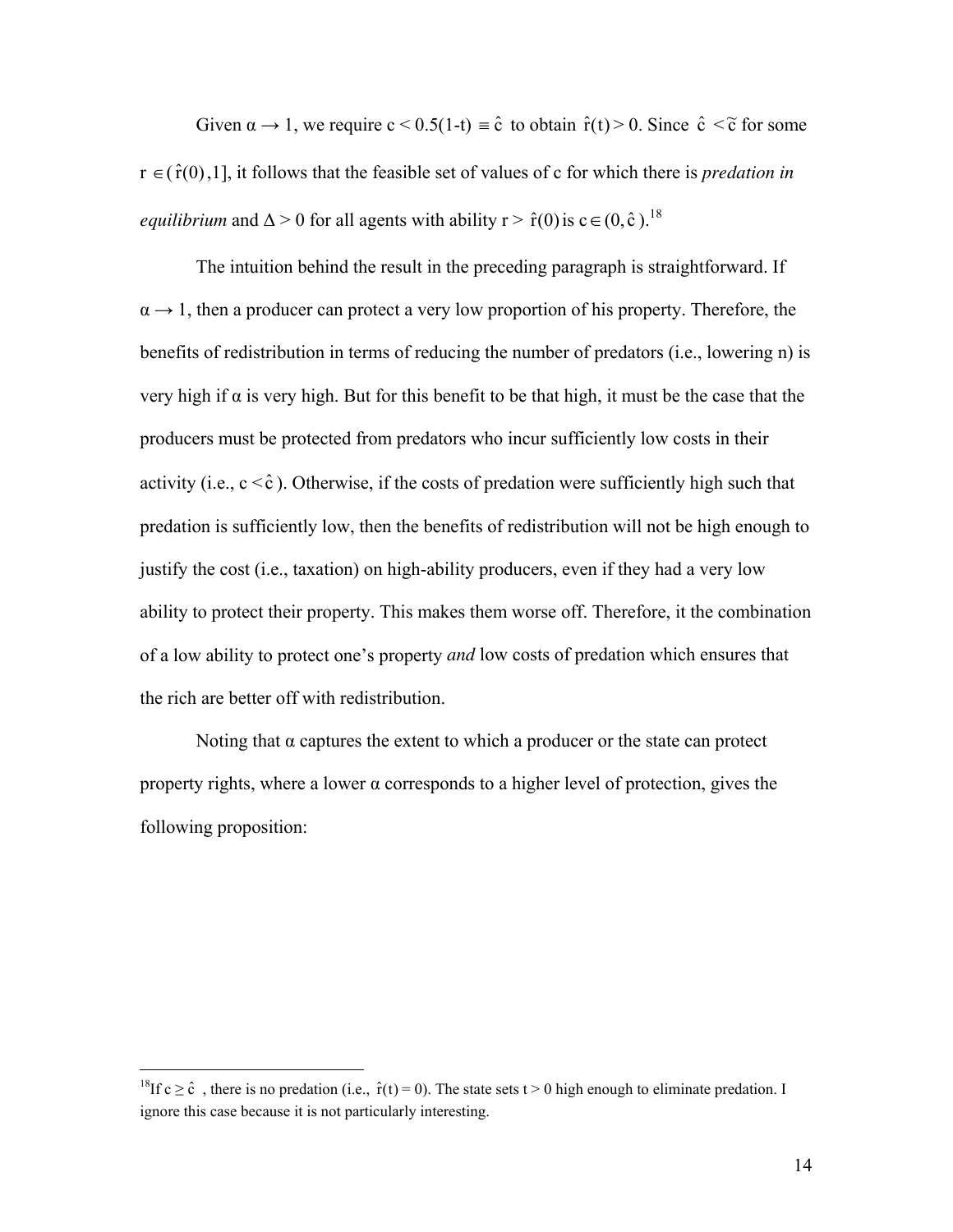**Proposition 2:** *If all agents who were producers in the absence of redistribution have a sufficiently low ability to protect their property and if the individual cost of predation is sufficiently low, then all pre-redistribution producers will be better off with redistribution.<sup>19</sup>*

 Of course, I do not allow producers or the state to reduce α by investing resources in the protection of property rights. The implicit assumption is that there is some threshold level of  $\alpha$ , say  $\alpha > 0$ , below which the protection of property is impossible. Below $\alpha$ , the cost of protecting private property is prohibitive or there are sharp diminishing returns to investment in the protection of private property. Proposition 2 then implies that redistribution enhances the welfare of pre-redistribution producers, if  $\alpha$ is sufficiently high and the cost of individual predation is sufficiently low (i.e.,  $c < \hat{c}$ ).

To elaborate further, recall that in this model, redistribution enhances efficiency by increasing the cost of predation from c to  $c/(1-t)$ . Noting that the derivative in (5) is negative, the sign of the derivative in equation (5a) implies that benefits of redistribution are higher, the higher is  $\alpha$ . Therefore, redistribution reduces the measure of predators by a bigger amount the weaker is the protection of property rights. Weaker property rights protection increases the measure of predators (i.e.,  $\partial \hat{r}/\partial \alpha$  > 0). With a higher measure of predators, it is easier to reduce this measure by a bigger amount via redistribution. However, this higher marginal benefit must be balanced against the cost of redistribution

-

<sup>&</sup>lt;sup>19</sup>Grossman (2002) obtains a somewhat similar result in a model with *identical* agents. But as noted earlier, there is no predation in equilibrium in his model when the government intervenes. In contrast, the result in this paper holds even if the state cannot fully deter predation or if doing so is prohibitively costly. Finally, as noted in section 2, Grossman (2002) obtains his result through the direct enforcement of property rights while I do so indirectly through redistribution.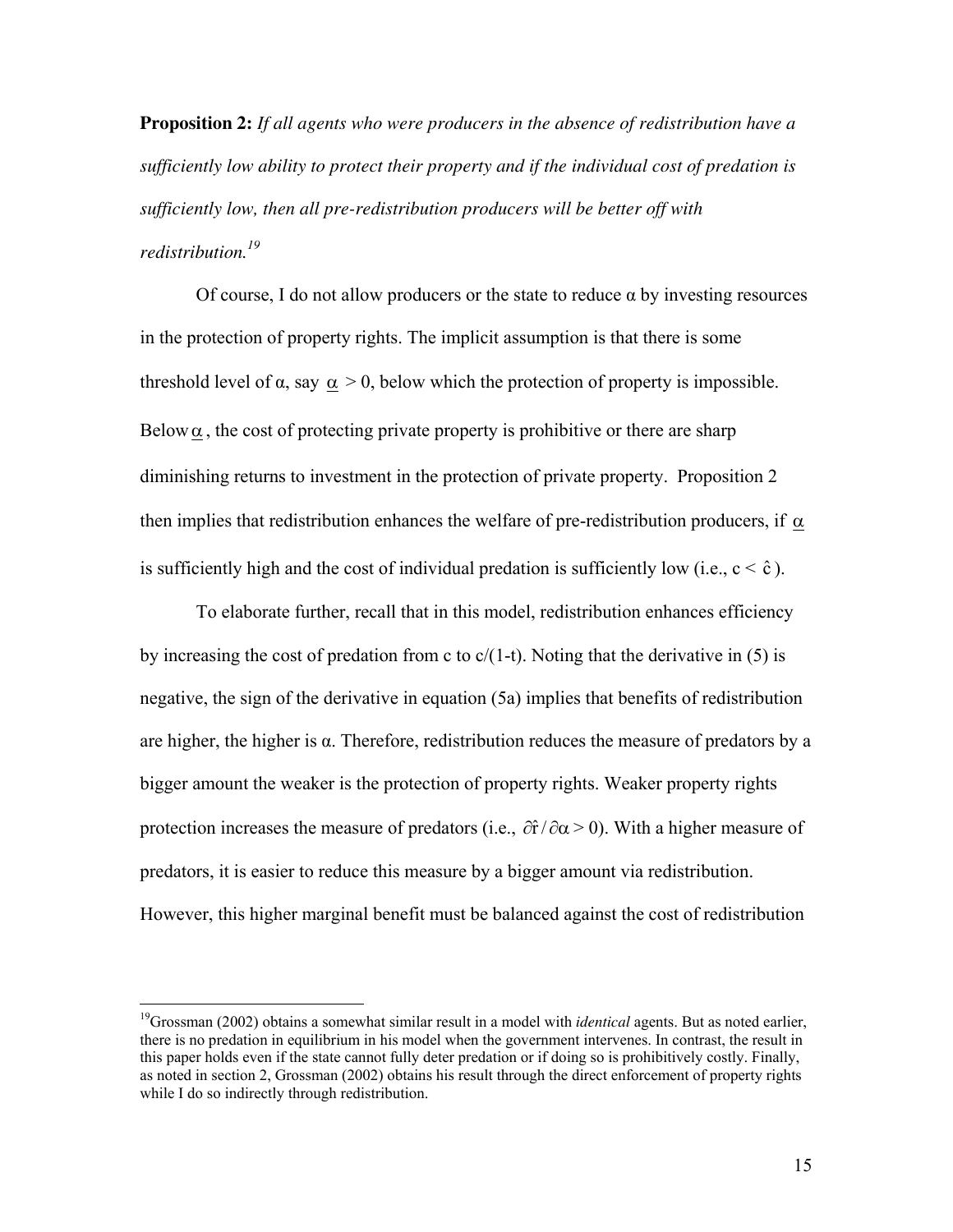to the rich, since they have to finance it by paying taxes. This is what drives the result in proposition  $2.^{20}$ 

Notice that  $\partial \Delta / \partial r$  < 0. Therefore, even if redistribution improves the welfare of producers, lower-ability producers benefit more than higher-ability producers. This is because higher-ability producers pay more in taxes than lower-ability producers. So the benefits of redistribution to higher-ability producers is smaller than for lower-ability producers.<sup>21</sup> Hence if higher-ability producers are better off with redistribution, then lower-ability producers are also necessarily better off.

 Predators who did not switch careers are also better off with redistribution. These are the predators with ability  $r < \hat{r}(t)$ . To see this, note that the payoff for a predator may be written as

$$
V(t) = \alpha(1-t)Y(t) - c + R(t) = Y(t)[\alpha(1-t) + t] - c.
$$
\n(11)

Since Y(t) is increasing in t (i.e., proposition 1) and  $\alpha \le 1$ , it follows that V(t) is

increasing in  $t^{22}$ 

<u>.</u>

The predators who became producers (i.e., those who switched careers) after redistribution have ability  $r \in [\hat{r}(t), \hat{r}(0)]$ . It is easy to see that this group is also better off. Before redistribution they were predators and obtained the *same* payoff (i.e.,

<sup>21</sup> This difference is not present in Grossman (2002) since all agents in his model are identical.

 $^{20}$ It is tempting to argue that proposition 2 implies that we should observe more redistribution in countries with weaker protection of property rights. But this will be stretching the results of this paper because the model does not endogenize the choice of property rights protection. Also, weak property rights protection may be the consequence of a corrupt state, which will not engage in Pareto-improving redistribution as considered in this paper.

<sup>&</sup>lt;sup>22</sup> The result that predators are better off regardless of the value of  $\alpha$  is not a general result. From the standpoint of predators, redistribution is beneficial if the government is more efficient at legal/public-sector predation (i.e., taxation) relative to illegal/private-sector predation. Hence, the size of  $\alpha$  will, in general, matter. For our purposes, it is sufficient that we can construct a model in which predators and producers are both better off with redistribution.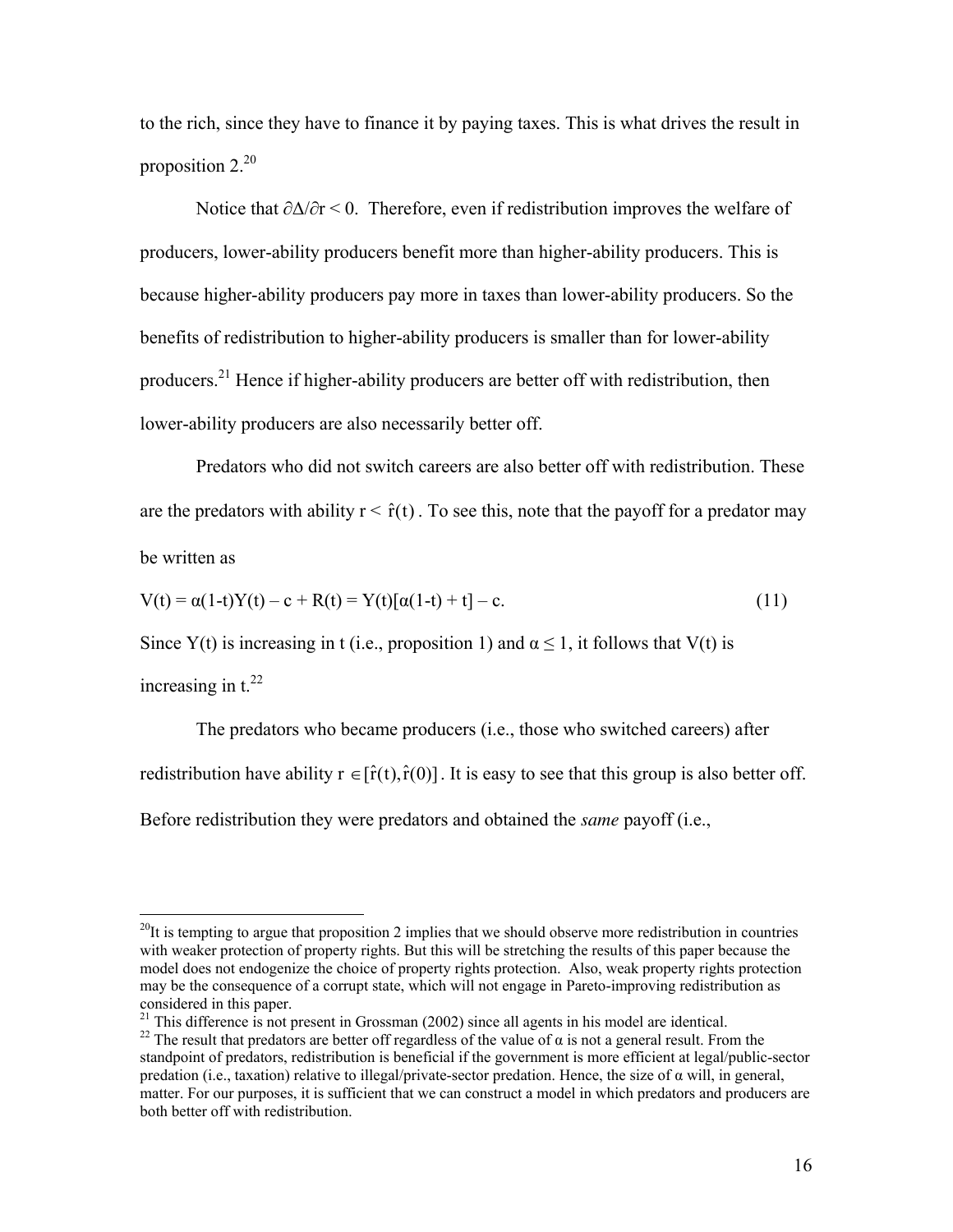$V(0) = \alpha Y(0) - c$ ) as the predators who did not switch careers (i.e., those with ability r  $\leq$  $\hat{r}(t)$ ). As shown above,  $V(t) > V(0)$  for  $t > 0$ . Since each agent is atomistic, any producer can switch to predation without affecting the redistribution equilibrium and thereby obtain a payoff of V(t). So given that agents of ability  $r \in [\hat{r}(t), \hat{r}(0)]$  choose to be producers, it follows that their payoff is higher than V(t). And since  $t > 0$  gives V(t) > V(0), it follows that this group of agents is also better off with redistribution.

Hence, if the conditions in proposition 2 hold then everyone is better off with redistribution. Given that redistribution leads to an increase in aggregate output, it is easy to appreciate why, under certain conditions, everyone can be made better off.

To analytically determine the sign of the derivative in (9), when producers have a sufficiently high ability to protect their property rights, one could take the limit of this derivative as  $\alpha \to 0$ . Unfortunately, this is not possible since  $\lim_{\alpha \to 0} \hat{r}(t)$  does not exist. However, it is easy to see that if  $\alpha = 0$ , the inequality in (1) will not hold. Hence, there will be no predators. Then given  $\alpha = 0$ , redistribution makes a producer of ability r worse off if  $r > t$   $\lceil rf(r)dr + (1-t)r\rceil$ r  $\int_{0}^{1}$  rf(r)dr + (1 – t)r  $\Rightarrow$  r >  $\tilde{r}$ , where  $\tilde{r}$  is the expected or mean ability. Hence,

r anyone with above-average ability is worse off with redistribution.<sup>23</sup> Based on this result,

 $\overline{a}$ 

I conjecture that when  $\alpha$  is sufficiently small, this effect will continue to dominate such that redistribution will make some high-ability producers worse off. By choosing a range of numerical values of c, r,  $\alpha$ , and plotting U(t) against  $t \in [0, 1)$ , I am able to find examples where  $U(t)$  is monotonically decreasing in t, if  $\alpha$  is sufficiently low. For example, for c = 0.00001, I find that  $\partial U/\partial t$  < 0 for r = 0.8 >  $\hat{r}(0)$ , if  $\alpha \le 0.78$ . I do not wish

<sup>&</sup>lt;sup>23</sup> This is a very well-known result given that property rights are complete. See, for example, Harms and Zink (2003).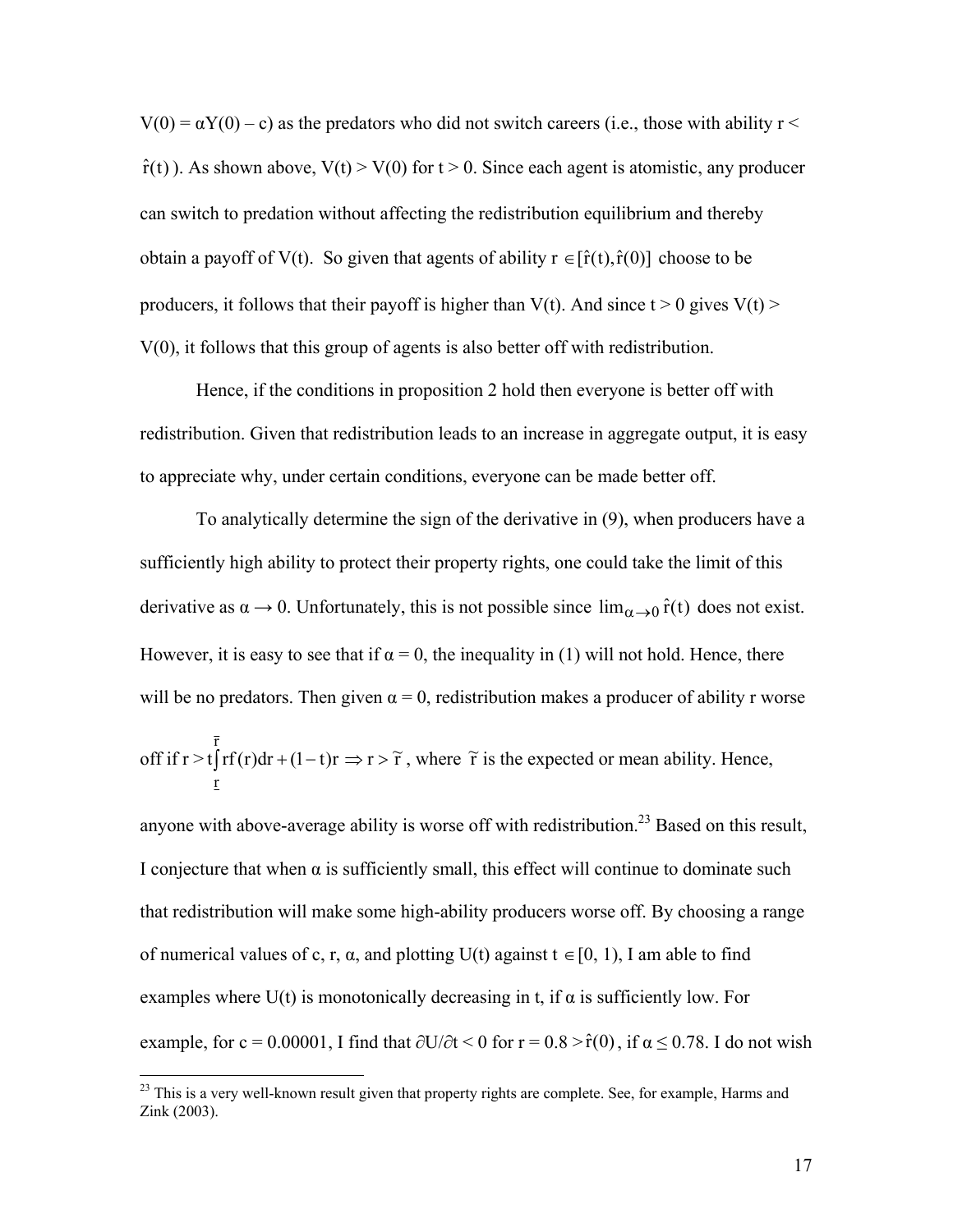to claim too much for this result given that it was based on numerical stimulations.<sup>24</sup> But suffice it to say that redistribution could make some producers worse off if their ability to protect their property rights is sufficiently high.

#### **4. Discussion**

 $\overline{a}$ 

 A key concept in the analysis is the protection of property rights. To be sure, a distinction ought to be made between *legal* (property) rights and *economic* (property) rights. Barzel (2002, p. 15) defines economic rights as "an individual's ability, in expected terms, to directly consume the services of an asset, or consume indirectly through exchange". According to Barzel (2002, p.157) legal rights "… are the claims over assets delineated by the state as the property of particular individuals or institutions." A person could have complete *legal* rights over his property (e.g., a piece of land) in the sense that the state recognizes that it is his. But he may not have full economic rights over that land. In other words, the person or the state cannot *fully*  monitor or deter those who encroach on his land and thereby reap some economic gains from it. As Barzel (2002, p. 16) observes "economic rights can exist in the absence of legal rights". Therefore, economic rights can exist in a Hobbesian "state of nature" and are akin to Hobbes' "natural rights". Of course, as Barzel (2002) correctly argues legal rights enhance economic rights. However, there are limits to the ability of the state in enforcing legal property rights. Barzel (2002, p. 158) makes this point poignantly when he notes that:

<sup>&</sup>lt;sup>24</sup> Of course, proposition 2 was not proven under general conditions. It was based on a specific distribution of abilities, although having stated the intuition, one could appreciate why this proposition would hold in a more general model.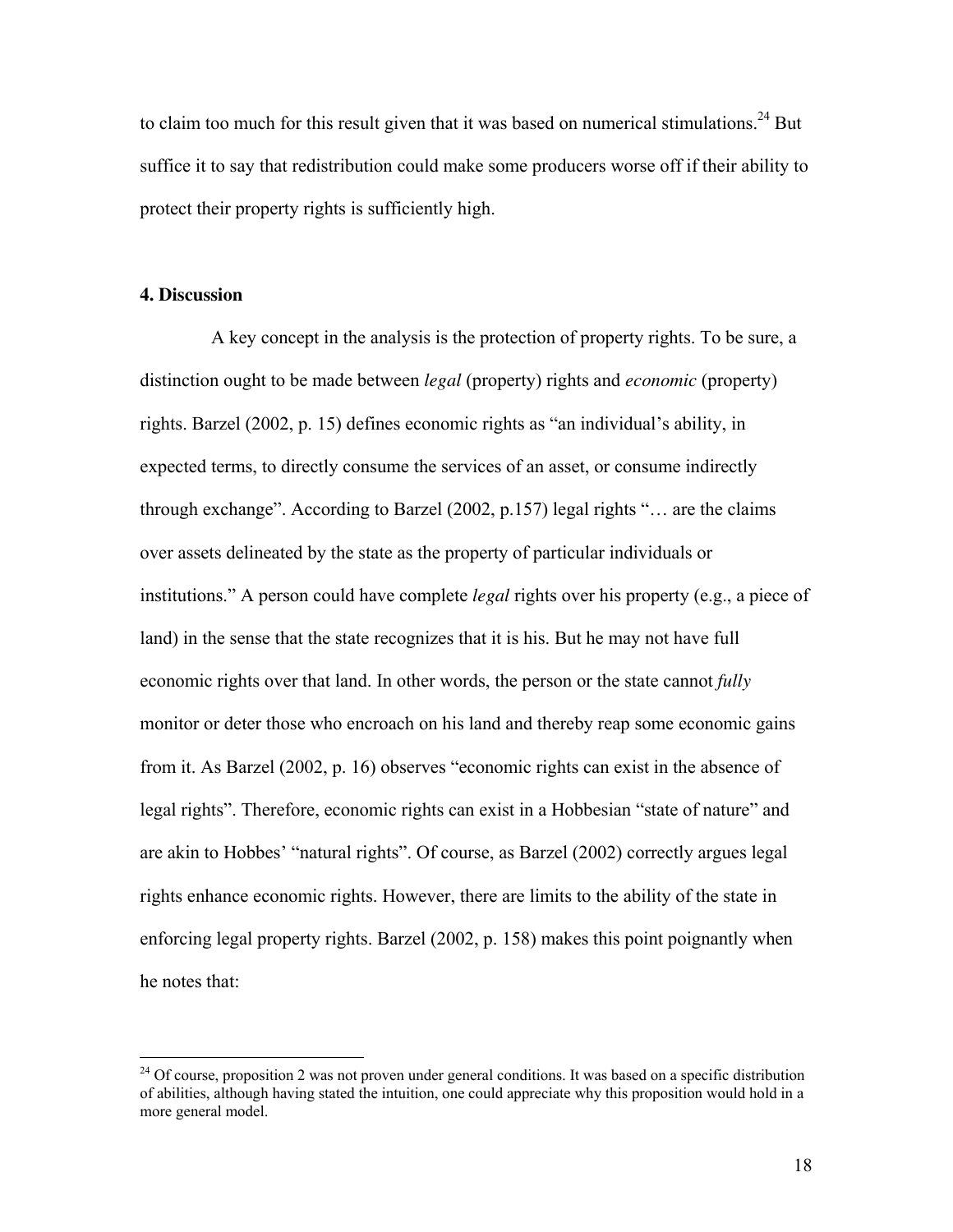"For an asset that needs protection, then, there is ambiguity about its economic owner. Assets that are not perfectly delineated lie, in part, in the public domain. By providing protection and legal delineation for an asset, a protection specialist reduces the portion that lies in the public domain and enhances the economic ownership over it. Even when protection is provided, however, ownership will not be made perfect, because airtight protection would be prohibitively costly. The assets protected by the specialist, then, will not be entirely immune to theft."

 The preceding discussion makes the point that institutionalizing property rights is expensive and legal rights are incomplete if they cannot be fully enforced. If we had full legal and economic property rights (i.e.,  $\alpha = 0$ ), redistribution would not be necessary to enhance efficiency in a model like ours. In a world of incomplete economic property rights, redistribution may reduce the rate at which predators (e.g., the have-nots) encroach on the economic property rights of the rich. The enforcement of legal rights will typically be incomplete insofar as this enforcement is *costly*. Herein lies the logic behind the potential beneficial effects of redistribution in proposition 2.<sup>25</sup>

Institutions emerge to minimize transactions costs which are the resources used to establish and maintain property (i.e., economic) rights (Coase, 1937; Demsetz, 1967; North, 1990).<sup>26</sup> Proposition 2 is insightful in light of the preceding discussions because it shows that in a world where the private protection of property is costly, redistribution through the tax system may emerge as an institution to enhance the welfare of highability agents (i.e., producers). By taxing the output of producers, the state makes the remaining output less attractive to predators. But even so, private agents could also have

 $\overline{a}$ 

 $25$  Barzel (2002) does not argue that the limits to property rights protection might make redistribution desirable.

<sup>&</sup>lt;sup>26</sup> Gradstein (2004) explores a bi-directional causality between property rights and economic performance. In his model, better enforcement property rights leads to higher economic growth and higher growth enhances the enforcement of property rights. This two-way causation results in two steady equilibria: one with full protection of property rights and a high income level, and another with minimal protection of property rights and a low income level.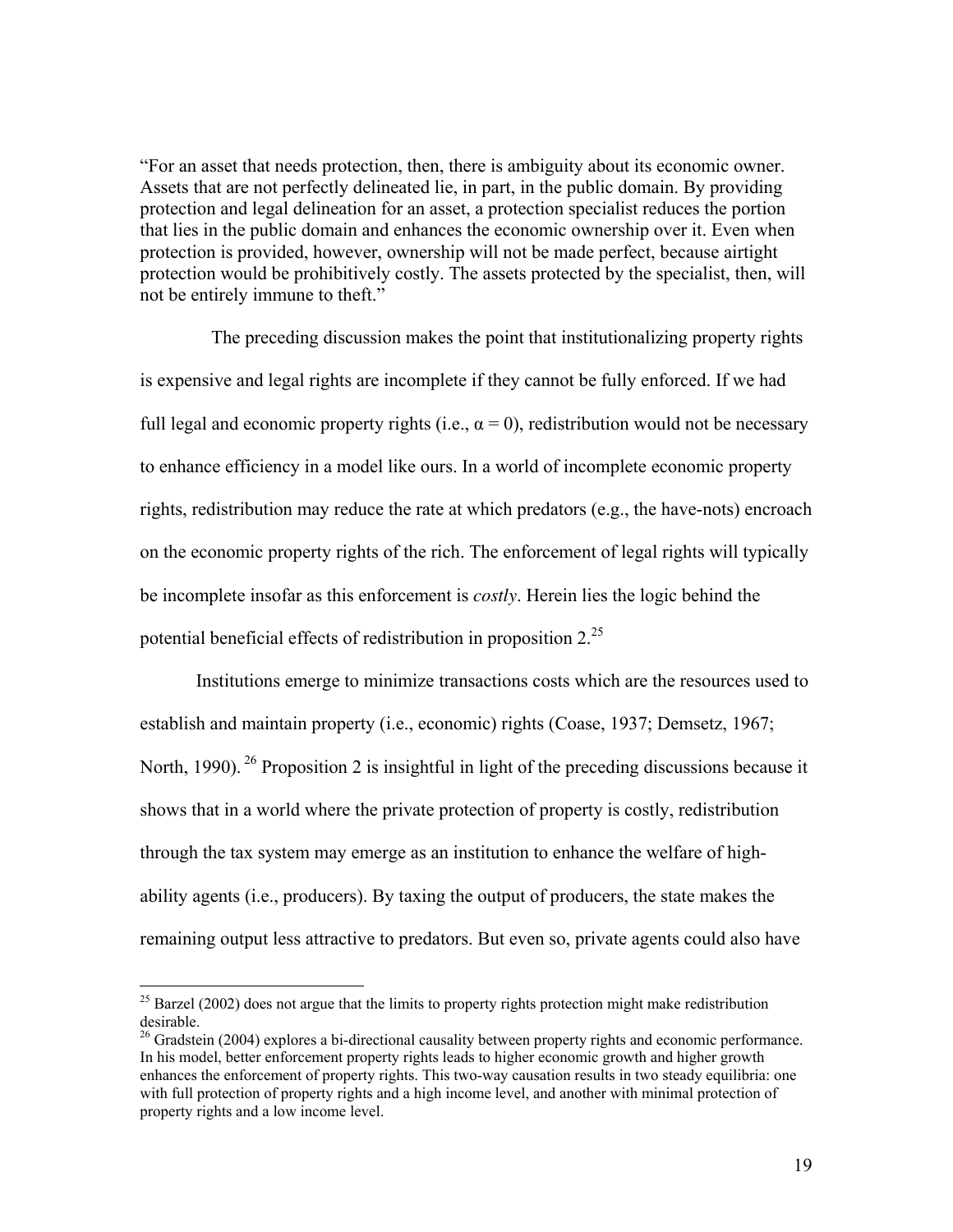achieved the same goal by destroying part of their own output or by producing below r (i.e., below their output in the presence of full property rights) and thereby make their property less attractive to predators.<sup>27</sup> However, a disadvantage of this behavior by private agents relative to state intervention is that it leads to deadweight losses, since output is destroyed or sub-optimally provided from a social point of view. Of course, this is based on the assumption that redistribution by the state results in a smaller deadweight loss. Indeed, in our model, it leads to zero deadweight losses (i.e., proposition 1).<sup>28</sup> So ultimately the desirability of redistribution by the state depends on the relative efficiency of private agents in protecting their property. This brings us back to the message behind proposition 2.

One may argue that a disadvantage of redistribution is that it is prone to wasteful rent-seeking activities and therefore it is better for the state to focus its energies on the protection and enforcement of property rights. But if we can trust the state to honestly and impartially protect property rights (via taxation), why can't we trust the same state to redistribute income without significant rent-seeking? One cannot have it both ways. If the protection of property rights (i.e., the courts, police etc) is not subject to too much rentseeking, then there should be no reason why redistribution will. A state that cannot redistribute income without too much rent-seeking can also not enforce the protection of property rights without too much rent seeking stemming from inefficient and corrupt courts, judges, police, etc.

 $\overline{a}$ 

 $^{27}$  Allen (2002) explores this behavior and gives several interesting examples.

<sup>&</sup>lt;sup>28</sup> But this is just an artifact of the model stemming from the fact that producers inelastically supply labor. In a model with endogenous labor supply or leisure, government redistribution will typically lead to deadweight losses.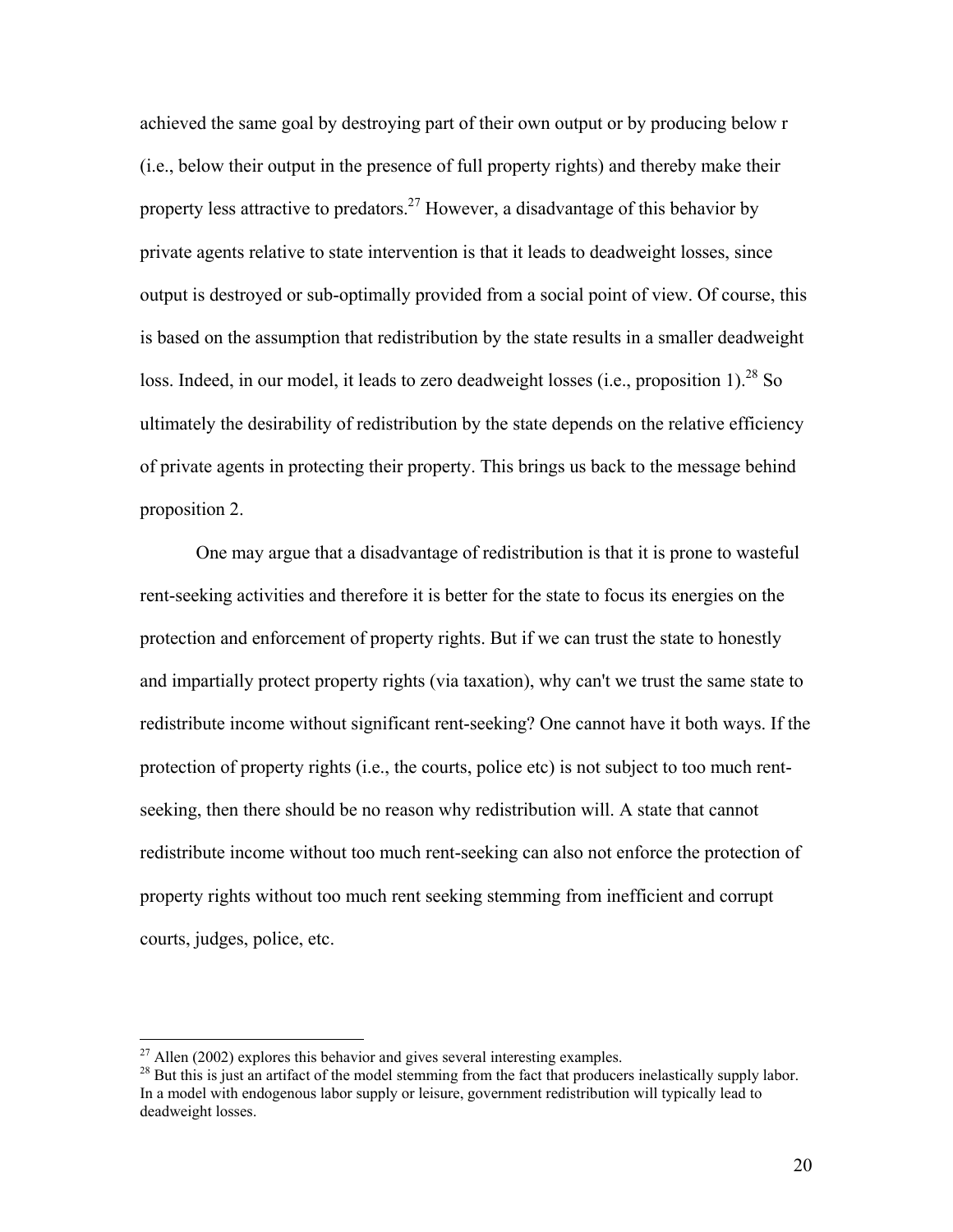The preceding argument suggests that the adverse effect of redistribution through the political process is the consequence but not the cause of state failure. The real cause is a corrupt and inept state. An inept and corrupt state will grossly misuse tax revenue whether it purportedly claims to use it for redistribution or for the protection of property rights. One may argue that a corrupt state does more harm when it is in the business of redistribution than when it is in the business of protecting property rights. There seems to be no basis for this argument. Also, one could argue that selective or discriminatory protection of property rights by a corrupt state has redistributive effects. The real challenge is to find ways of making the state to deliver in a manner which complements the efforts of private individuals. $^{29}$ 

 The most compelling argument against redistribution relative to property rights protection is that redistribution, even by an honest state, could have an adverse effect on efficiency since it distorts incentives, causes the recipients of transfers to be lazy, and distorts the effort decisions of high-ability people. In these cases where there is a tradeoff between equity and efficiency, one ought to be *very careful*. To be sure, this trade off cannot be eliminated.<sup>30</sup> However, in situations where some *moderate* amount of redistribution can enhance efficiency and has the support of those whose labor finances the redistributive program, the case against redistribution is much weaker.<sup>31</sup> It makes sense for a society to *initially* develop via the protection of property rights and well functioning markets. However, the market might produce extreme inequality and as Barzel (2000) points out there are limits to the ability of the state to protect property

-

<sup>&</sup>lt;sup>29</sup> This subject is beyond the scope of this paper.

<sup>&</sup>lt;sup>30</sup> See Boadway and Keen (2000).

 $31$  As mentioned earlier, Justino (2005) presents empirical support for the efficiency-enhancing effect of redistribution.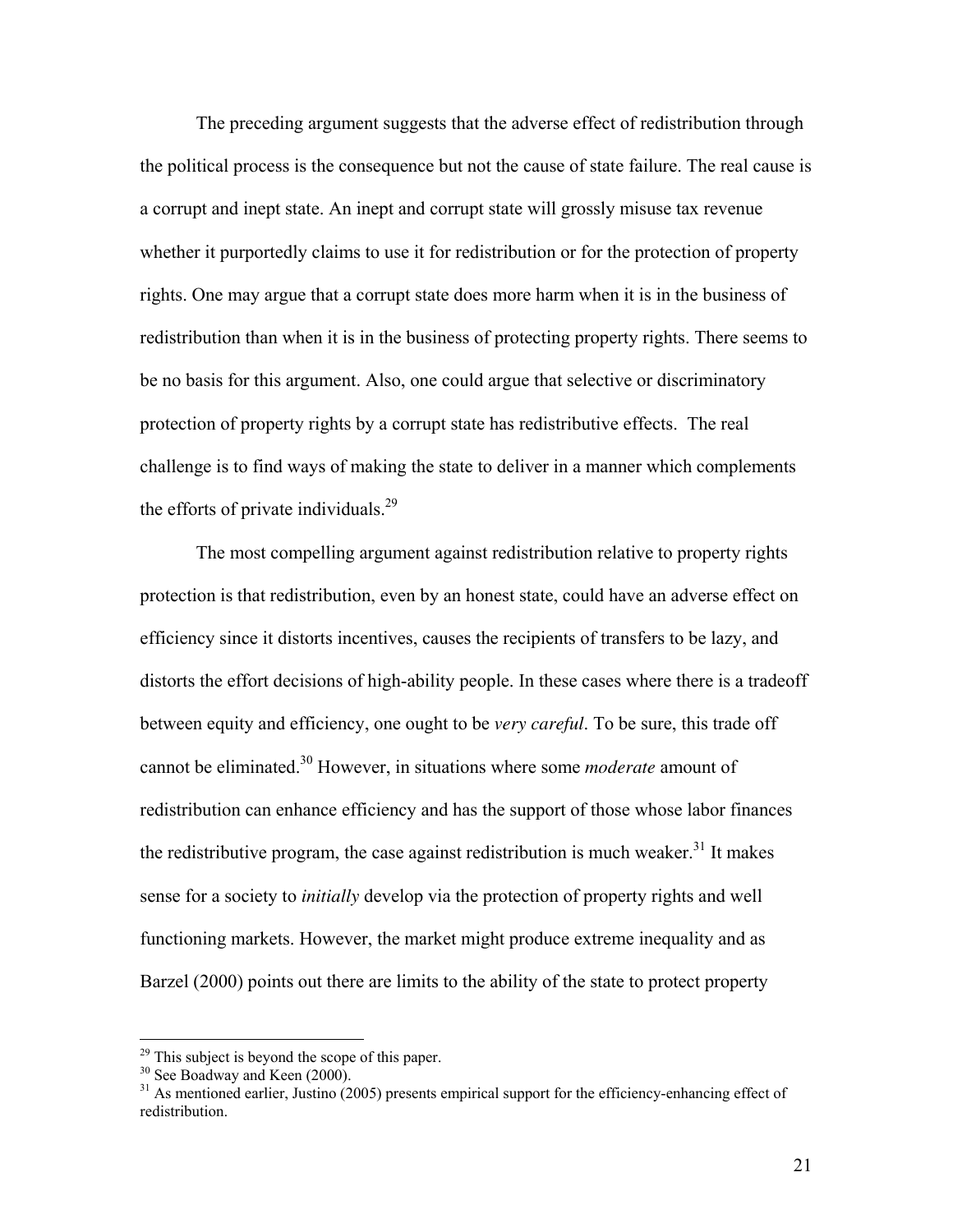rights. It then becomes necessary for the state to engage in some moderate redistribution in order to reduce inequality and more importantly enhance efficiency and the welfare of both the rich and poor.

 Indeed, it can be argued that the existence of patriotic individuals committed to the public good, and the collective will of a people are necessary for development. Here again some redistribution can play a role. It is difficult to imagine a significant proportion of people in a society having a strong commitment to the public good when there are extreme socio-economic inequalities. Again, moderate redistribution and the consequent sense of belonging that an individual feels are important for producing individuals who are patriotic and committed to the public good.

 On the preceding point, Alesina and Angeletos (2005) argue that political support for redistribution may stem from differences in social perceptions regarding the fairness of market outcomes, and the underlying sources of income inequality. Societies that believe that success is largely driven by one's effort are less likely to support redistribution while those who believe that luck, corruption, and connections account for success are more likely to support redistribution. In the latter group, the cost of predation is likely to be small given that part of this cost is due to guilt or the moral cost of wrong doing. In such societies people can *deconstruct* their guilt or justify predation on the grounds that they are doing the right thing by stealing from the rich in order to reduce economic inequality which was generated by corruption, luck, or connections. In order to deter predation, the low cost of predation (i.e.,  $c < \hat{c}$ ) could result in a situation where societies which believe that success is due to luck may engage in more redistribution as

22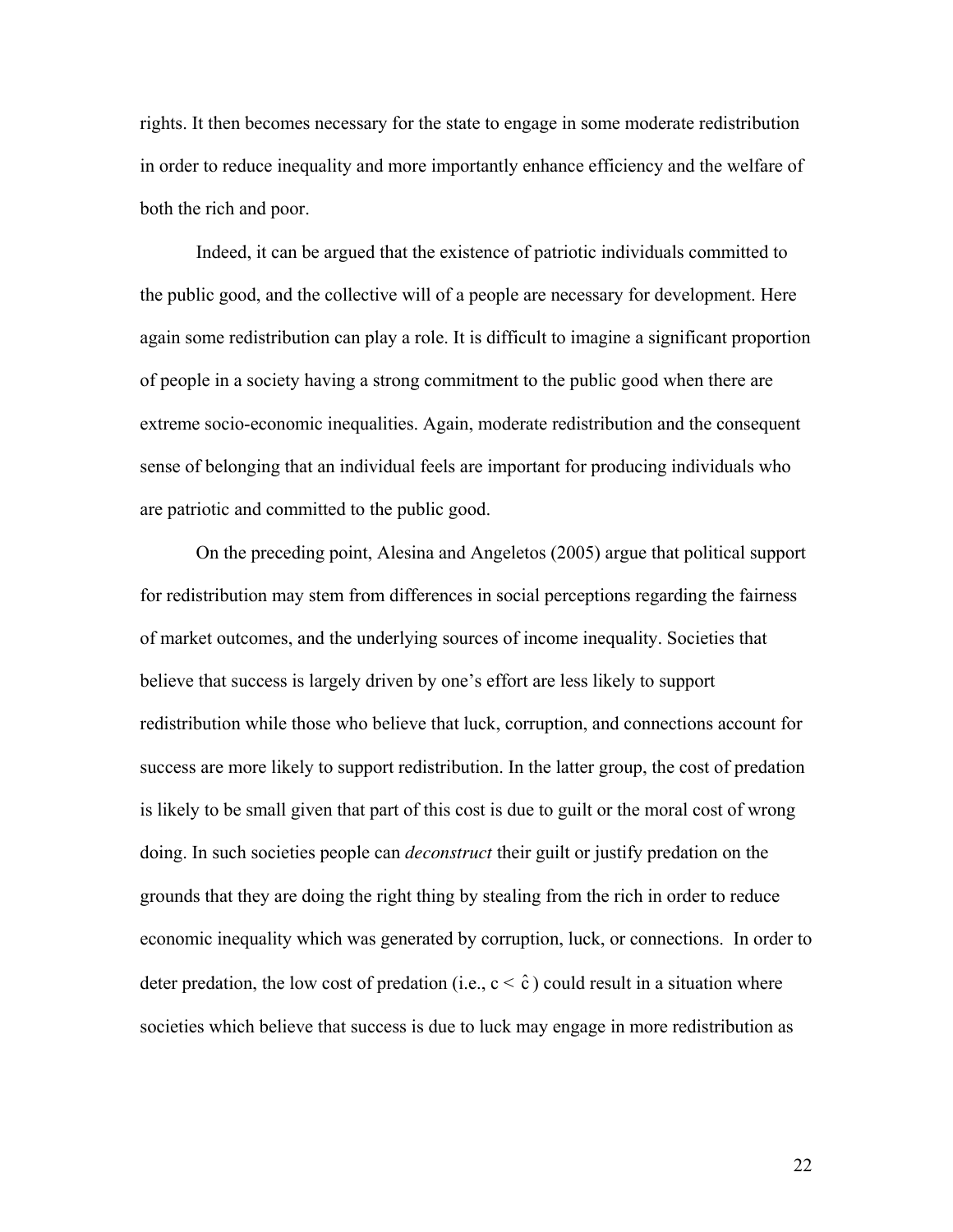in Alesina and Angeletos  $(2005)$ <sup>32</sup> And this form of redistribution may well be Paretoimproving.

## **5. Conclusion**

 $\overline{a}$ 

Using a very simple model, I show that redistribution can enhance efficiency in a world of incomplete property rights. The analysis shows that the assumption of complete property rights is crucial to the first welfare theorem and it also implies that, all other things being equal, redistribution cannot enhance efficiency in such a world.

The analysis also shows that while redistribution increases aggregate output, it may make some members of the society worse off. If the agents who bear the brunt of redistributive programs are unable to sufficiently protect their property, then they will be better off and are willing to allow the state to tax them and transfer the proceeds to predators. But it is not only a weak ability to protect one's property that matters. What is also required is a sufficiently low cost of predation. These two factors make redistribution desirable.

Pareto-improving redistribution is very much desirable because it has the support of those whose labor finances the redistributive program. A politically-astute redistributive program must be designed to win the support of these people. Otherwise, the state must bear in mind that it ought to tread cautiously.

 $32$ However, redistribution in Alesina and Angeletos (2005) is not undertaken to deter predation. In their model, property rights are complete. Notice that in Alesina and Angeletos (2005), societies which care about fairness demand a positive level of redistribution in order to correct the perverse effect of luck on income inequality. Alesina and Angeletos (2005) assume that this demand for fairness is expressed through voting. My argument is that in certain societies this demand may be expressed through the threat of predation, revolution, or social unrest as in Alesina and Perotti (1996) and Acemoglu and Robinson (2000).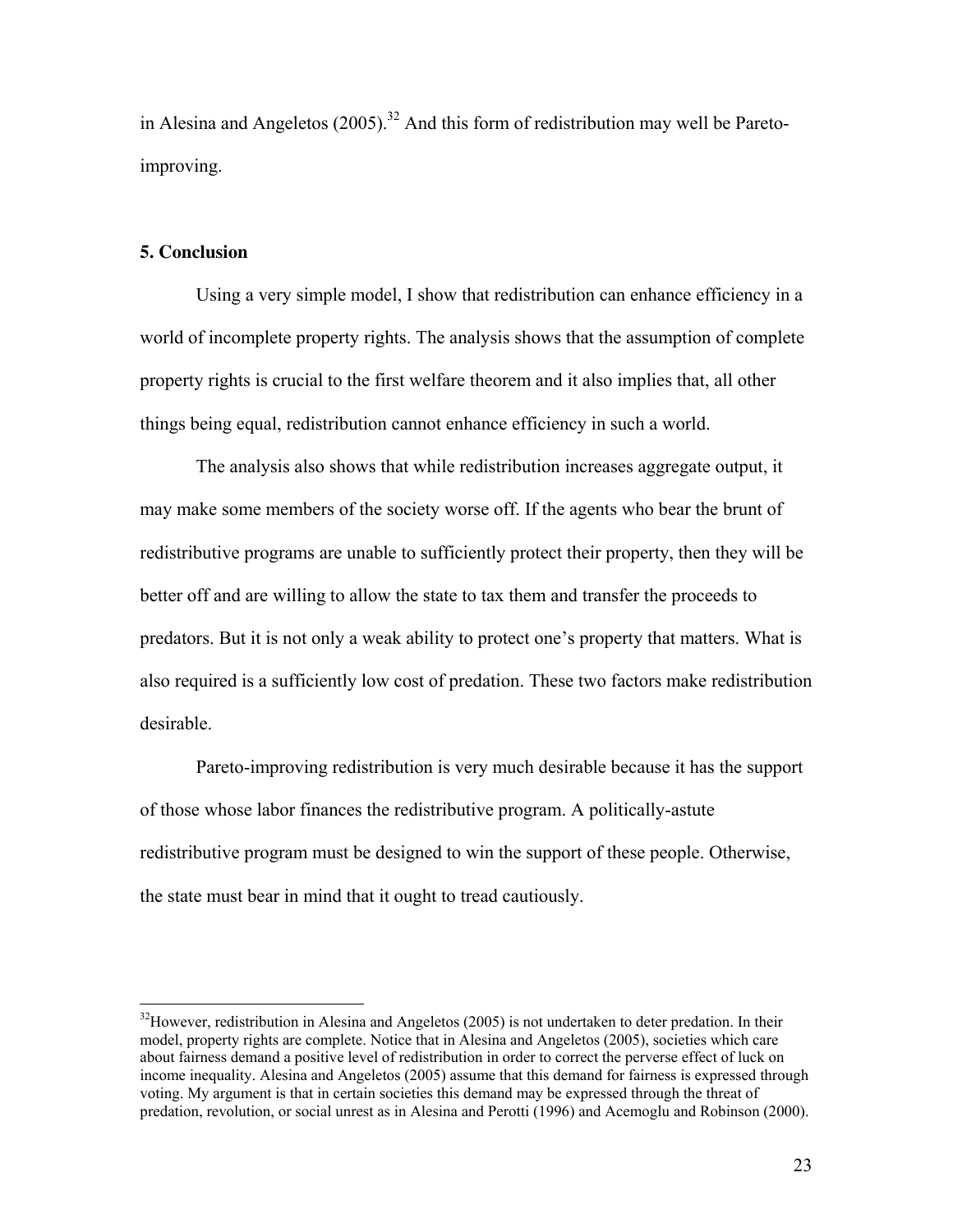# **References**

Acemoglu, D.K, and Robinson, J.A. (2000). Why did the West extend the franchise? Democracy, inequality and growth in a historical perspective. *Quarterly Journal of Economics* 115: 1167-1199.

Acemoglu, D.K, and Robinson, J.A. (2005). *Economic Origins of Dictatorship and Democracy*. Cambridge: Cambridge University Press.

Alesina, A., and Rodrik, D. (1994). Distributive politics and economic growth. *Quarterly Journal of Economics* 109: 465-490.

Alesina, A., and Perotti, R. (1996). Income distribution, political instability, and investment. *European Economic Review* 40: 1203-1228.

Alesina, A., and Angeletos, G-M. (2005). Fairness and redistribution. *American Economic Review* 95: 960-980.

Allen, D. W. (2002). The Rhino's Horn: Incomplete Property Rights and the Optimal Value of an Asset. *Journal of Legal Studies* 31: 339-358.

Barzel, Y. (2002). *A Theory of the State: Economic Rights, Legal Rights, and the Scope of the State*. Cambridge: Cambridge University Press.

Boadway, R., and Keen, M. (2000). Redistribution. In A.B. Atkinson and F. Bourguignon (eds.), *Handbook of Income Distribution*, North Holland.

Bos, D., and Kolmar, M. (2003). Anarchy, efficiency, and redistribution. *Journal of Public Economics* 87: 2431-2457.

Coase, R.H. (1937). The nature of the firm. *Economica* 16: 386-405.

Demsetz, H. (1967). Toward a theory of property rights. *American Economic Review* (P&P) 57: 347-359.

Gradstein, M. (2004). Governance and growth. *Journal of Development Economics* 73: 505-518.

Gradstein, M. (2007). Inequality, Democracy, and the Protection of Property Rights. *Economic Journal* 117: 252–269.

Grossman, H. (1994). Production, appropriation, and land reform. *American Economic Review* 84: 705-712.

Grossman, H. (1995). Robin Hood and the redistribution of income. *European Journal of Political Economy* 11: 399-410.